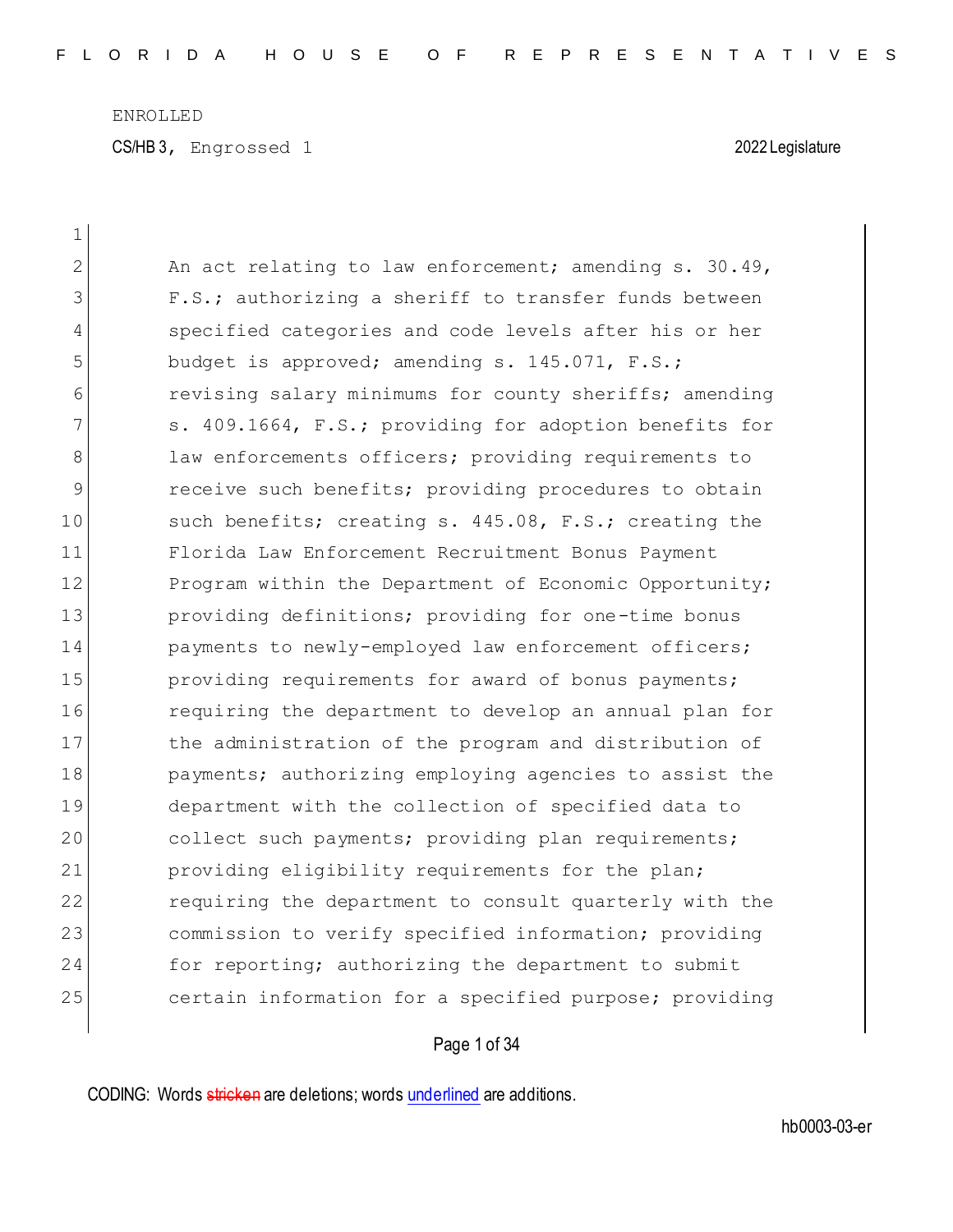CS/HB 3, Engrossed 1 2022 Legislature

| 26 | for use of a funding; requiring rulemaking; providing  |
|----|--------------------------------------------------------|
| 27 | for expiration of the program; amending s. 683.11,     |
| 28 | F.S.; providing for the designation of "Law            |
| 29 | Enforcement Appreciation Day"; amending s. 943.17,     |
| 30 | F.S.; providing an exemption from certain law          |
| 31 | enforcement officer training requirements for military |
| 32 | veterans; creating s. 943.1745, F.S.; providing        |
| 33 | requirements for skills training for law enforcement   |
| 34 | officers relating to officer health and safety;        |
| 35 | amending s. 1002.394, F.S.; providing eligibility for  |
| 36 | the Family Empowerment Scholarship Program for         |
| 37 | children of law enforcement officers; creating s.      |
| 38 | 1003.4933, F.S.; providing for each district school    |
| 39 | board to establish a public safety telecommunication   |
| 40 | training program; authorizing the district to partner  |
| 41 | with programs operated by certain entities; requiring  |
| 42 | school districts to allow certain students to enroll   |
| 43 | in such a program under specified circumstances;       |
| 44 | providing exceptions; creating s. 1003.49966, F.S.;    |
| 45 | providing for each district school board to offer a    |
| 46 | law enforcement explorer program; authorizing the      |
| 47 | school board to partner with law enforcement agencies  |
| 48 | to offer such programs; providing for a student to     |
| 49 | receive course credit if such a program is offered as  |
| 50 | an elective; creating s. 1004.098, F.S.; providing     |
|    |                                                        |

# Page 2 of 34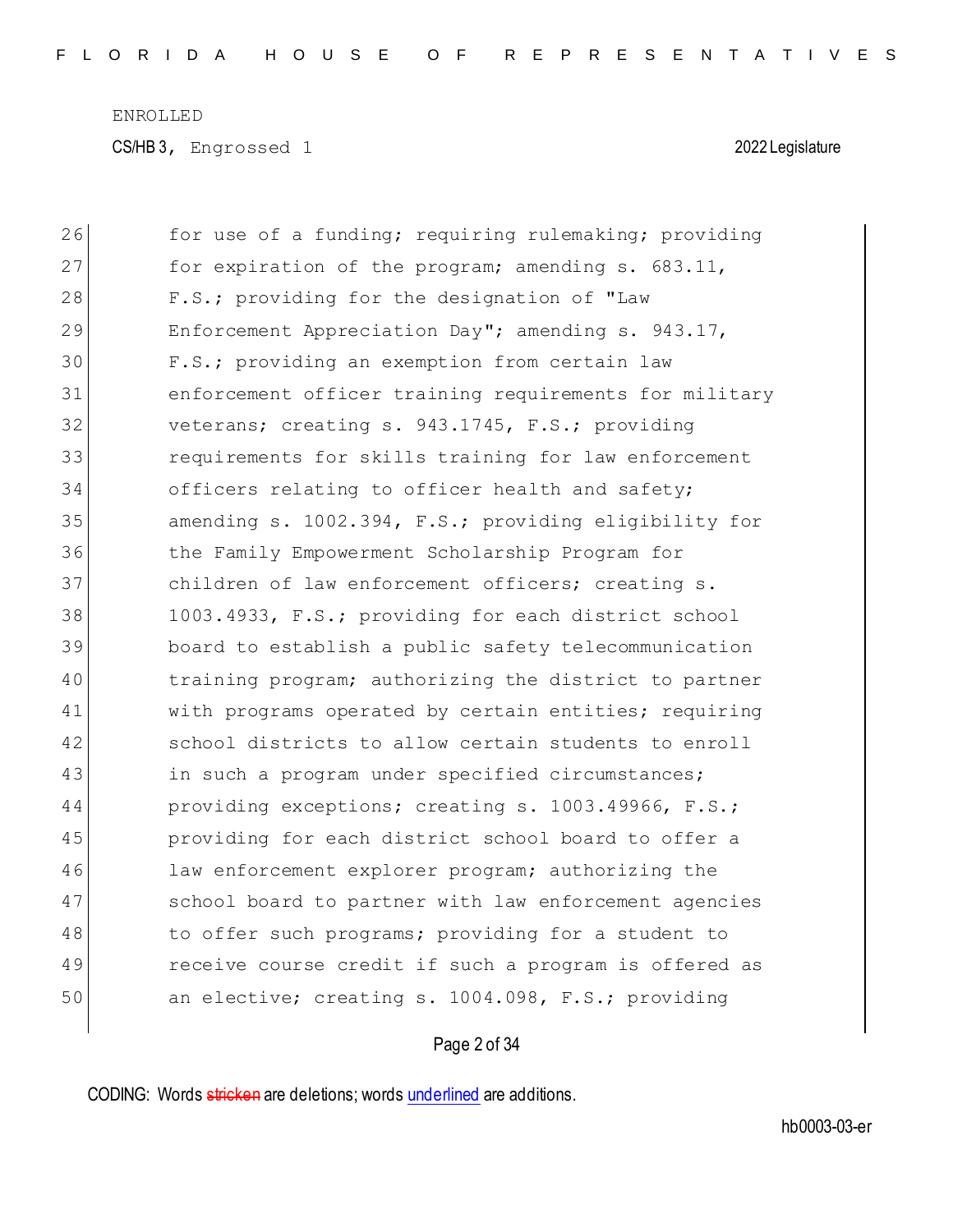CS/HB 3, Engrossed 1 2022 Legislature

51 definitions; requiring the Board of Governors and the 52 State Board of Education to create a process that 53 enables eligible law enforcement officers or former 54 law enforcement officers to earn uniform postsecondary 55 credit across all Florida public postsecondary 56 educational institutions for college-level training 57 and education acquired while serving as a law 58 enforcement officer; requiring the Articulation 59 Coordinating Committee to convene a workgroup by a 60 specified date to facilitate such process; providing 61 membership of the workgroup; providing a timetable for 62 the process; creating s. 1009.896, F.S.; providing 63 definitions; creating the Florida Law Enforcement 64 Academy Scholarship Program; providing requirements 65 for receipt of such a scholarship; providing 66 **procedures for the program;** proving for the amount of 67 such awards; requiring rulemaking; creating s. 68 1009.8961, F.S.; providing definitions; providing for 69 reimbursement for out-of-state and special operations 70 forces law enforcement equivalency training; providing 71 requirements for receipt of such reimbursement; 72 providing procedures for such reimbursement; providing 73 for amount of such awards; requiring rulemaking; 74 providing an effective date.

75

Page 3 of 34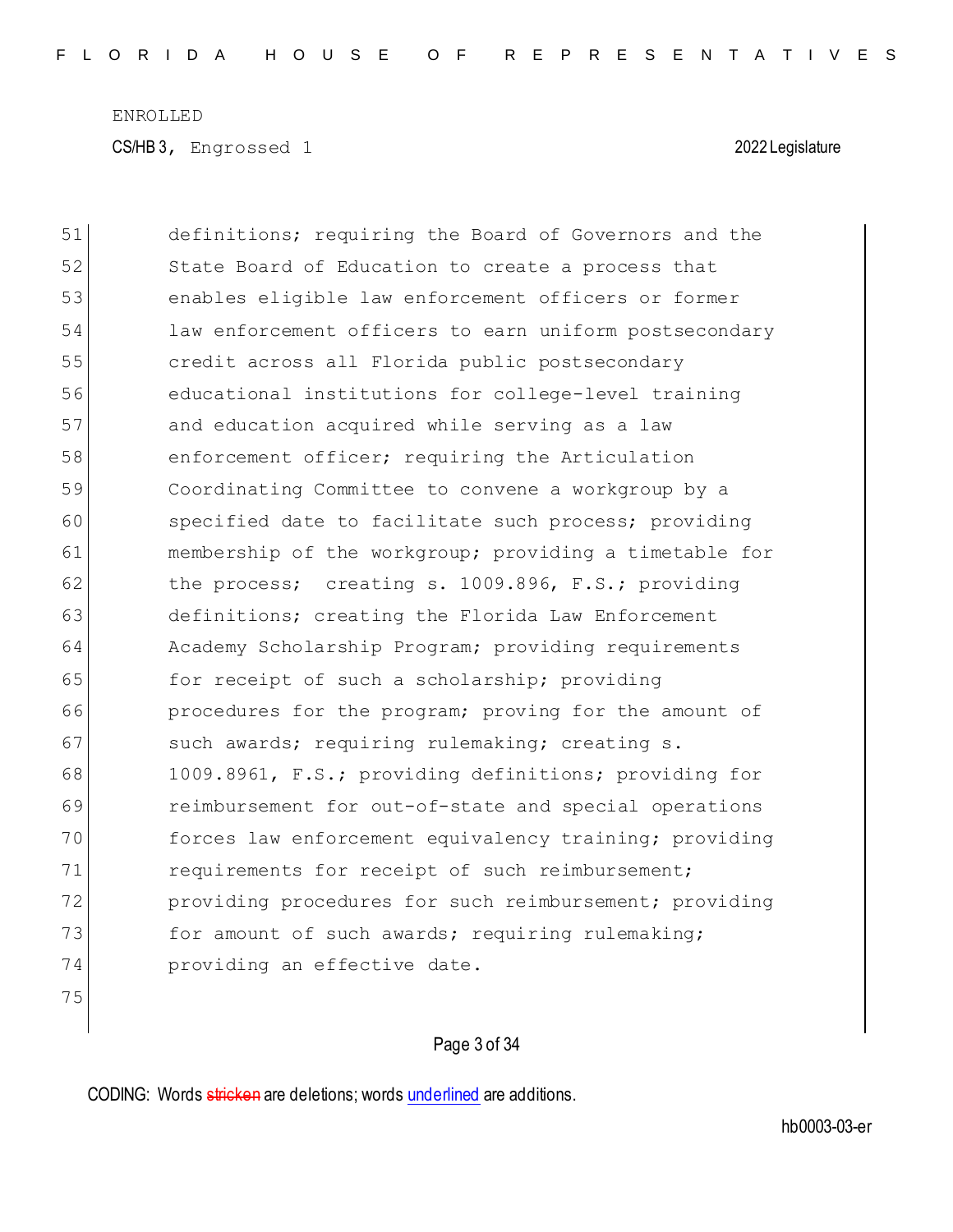CS/HB 3, Engrossed 1 2022 Legislature

| Be It Enacted by the Legislature of the State of Florida:        |
|------------------------------------------------------------------|
|                                                                  |
| Section 1. Subsection $(12)$ is added to section $30.49$ ,       |
| Florida Statutes, to read:                                       |
| 30.49<br>Budgets.-                                               |
| Notwithstanding any other law, and in order to<br>(12)           |
| effectuate, fulfil, and preserve the independence of sheriffs as |
| specified in s. 30.53, a sheriff may transfer funds between the  |
| fund and functional categories and object and subobject code     |
| levels after his or her budget has been approved by the board of |
| county commissioners or budget commission.                       |
| Section 2. Subsection (1) of section 145.071, Florida            |
| Statutes, is amended to read:                                    |
| 145.071 Sheriff.-                                                |
| Each sheriff shall receive as salary the amount<br>(1)           |
| indicated, based on the population of his or her county. In      |
| addition, a compensation shall be made for population increments |
| over the minimum for each group, which shall be determined by    |
| multiplying the population in excess of the minimum for the      |
| group times the group rate.                                      |
|                                                                  |
| Pop.<br>Base<br>Group Rate                                       |
| County Pop. Range<br>Salary<br>Group                             |
|                                                                  |
| Minimum<br>Maximum                                               |
| Page 4 of 34                                                     |
|                                                                  |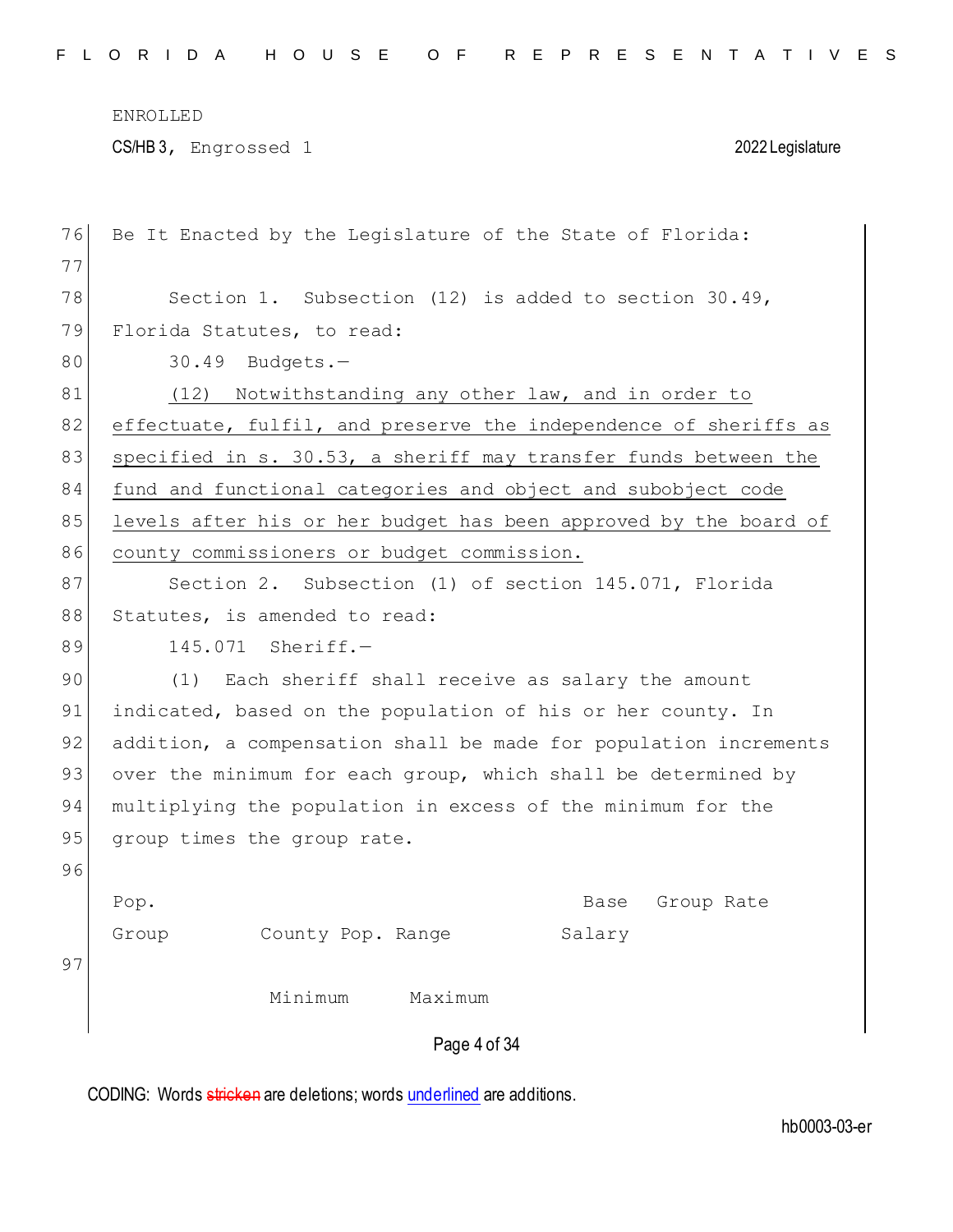CS/HB 3, Engrossed 1 2022 Legislature

| 98  |               |                                                         |              |          |                                                                  |  |
|-----|---------------|---------------------------------------------------------|--------------|----------|------------------------------------------------------------------|--|
|     | $\mathbbm{1}$ |                                                         |              | 28,350   |                                                                  |  |
|     |               | $-0-$                                                   | 49,999       | \$23,350 | \$0.07875                                                        |  |
| 99  |               |                                                         |              |          |                                                                  |  |
|     | II            |                                                         |              | 31,500   |                                                                  |  |
|     |               | 50,000                                                  | 99,999       | 26,500   | 0.06300                                                          |  |
| 100 |               |                                                         |              |          |                                                                  |  |
|     | III           |                                                         |              | 34,650   |                                                                  |  |
|     |               | 100,000                                                 | 199,999      | 29,650   | 0.02625                                                          |  |
| 101 |               |                                                         |              |          |                                                                  |  |
|     | IV            |                                                         |              | 37,275   |                                                                  |  |
|     |               | 200,000                                                 | 399,999      | 32, 275  | 0.01575                                                          |  |
| 102 |               |                                                         |              |          |                                                                  |  |
|     | $\mathbf{V}$  |                                                         |              | 40,425   |                                                                  |  |
|     |               | 400,000                                                 | 999,999      | 35,425   | 0.00525                                                          |  |
| 103 |               |                                                         |              |          |                                                                  |  |
|     | VI            |                                                         |              | 43,575   |                                                                  |  |
|     |               | 1,000,000                                               |              | 38,575   | 0.00400                                                          |  |
| 104 |               |                                                         |              |          |                                                                  |  |
| 105 |               |                                                         |              |          | Section 3. Paragraphs (b) through (e) of subsection (1) of       |  |
| 106 |               | section 409.1664, Florida Statutes, are redesignated as |              |          |                                                                  |  |
| 107 |               |                                                         |              |          | paragraphs (c) through (f), respectively, a new paragraph (b) is |  |
| 108 |               |                                                         |              |          | added to that subsection, and subsections (2), (3), (4), and (6) |  |
| 109 |               | of that section are amended, to read:                   |              |          |                                                                  |  |
| 110 |               | 409.1664 Adoption benefits for qualifying adoptive      |              |          |                                                                  |  |
|     |               |                                                         | Page 5 of 34 |          |                                                                  |  |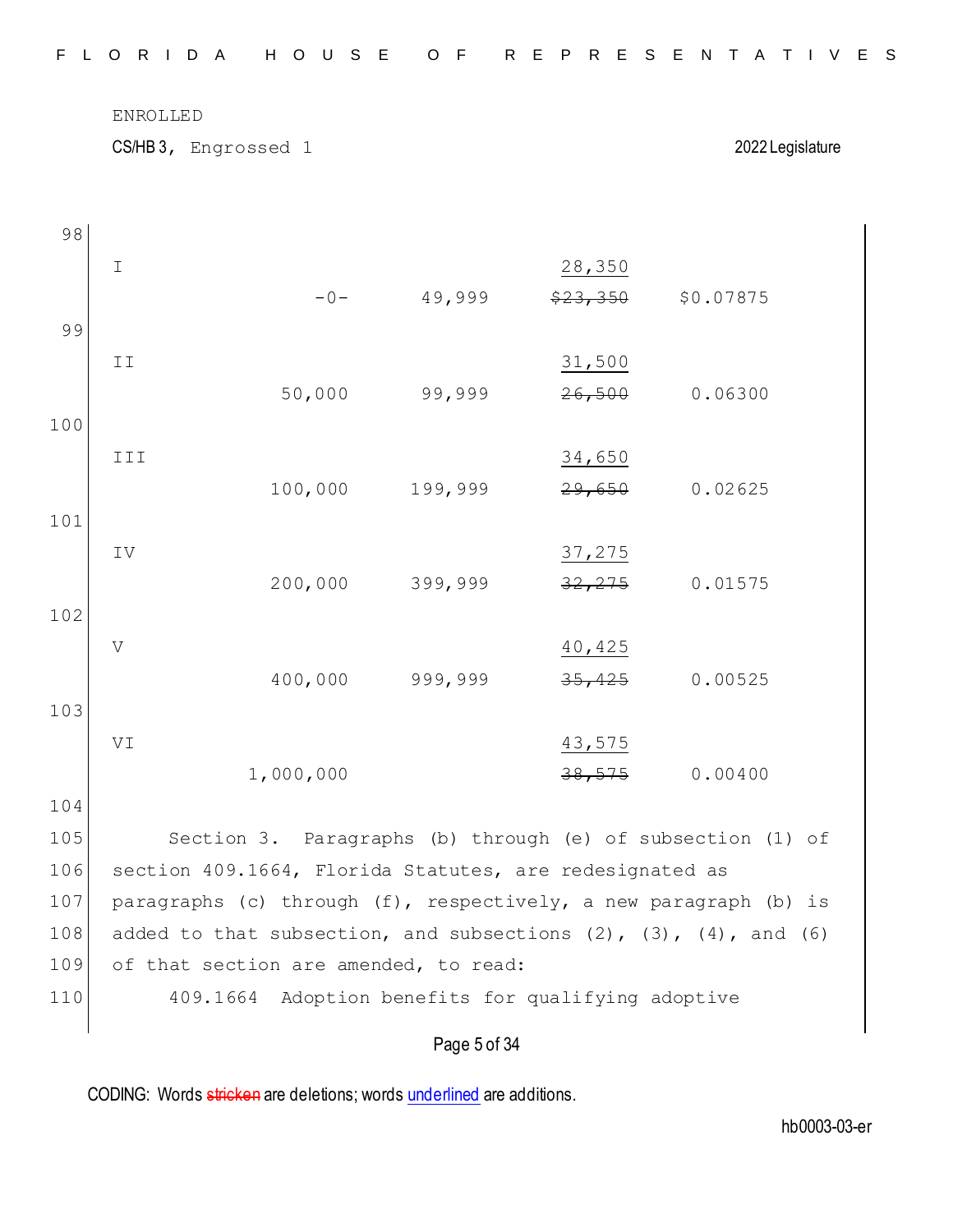CS/HB 3, Engrossed 1 2022 Legislature

| 111 | employees of state agencies, veterans, and servicemembers, and    |
|-----|-------------------------------------------------------------------|
| 112 | law enforcement officers.-                                        |
| 113 | As used in this section, the term:<br>(1)                         |
| 114 | (b) "Law enforcement officer" has the same meaning as             |
| 115 | provided in s. 943.10(1).                                         |
| 116 | A qualifying adoptive employee, veteran, or<br>(2)                |
| 117 | servicemember who adopts a child within the child welfare system  |
| 118 | who has special needs described in s. $409.166(2)$ (a) $2.$ is    |
| 119 | eligible to receive a lump-sum monetary benefit in the amount of  |
| 120 | \$10,000 per such child, subject to applicable taxes. A law       |
| 121 | enforcement officer who adopts a child within the child welfare   |
| 122 | system who has special needs described in s. 409.166(2) (a) 2. is |
| 123 | eligible to receive a lump-sum monetary benefit in the amount of  |
| 124 | \$25,000 per such child, subject to applicable taxes. A           |
| 125 | qualifying adoptive employee, veteran, or servicemember who       |
| 126 | adopts a child within the child welfare system who does not have  |
| 127 | special needs described in s. 409.166(2) (a) 2. is eligible to    |
| 128 | receive a lump-sum monetary benefit in the amount of \$5,000 per  |
| 129 | such child, subject to applicable taxes. A law enforcement        |
| 130 | officer who adopts a child within the child welfare system who    |
| 131 | does not have special needs described in $s. 409.166(2)(a)2.$ is  |
| 132 | eligible to receive a lump-sum monetary benefit in the amount of  |
| 133 | \$10,000 per each such child, subject to applicable taxes.<br>A   |
| 134 | qualifying adoptive employee of a charter school or the Florida   |
| 135 | Virtual School may retroactively apply for the monetary benefit   |
|     |                                                                   |

# Page 6 of 34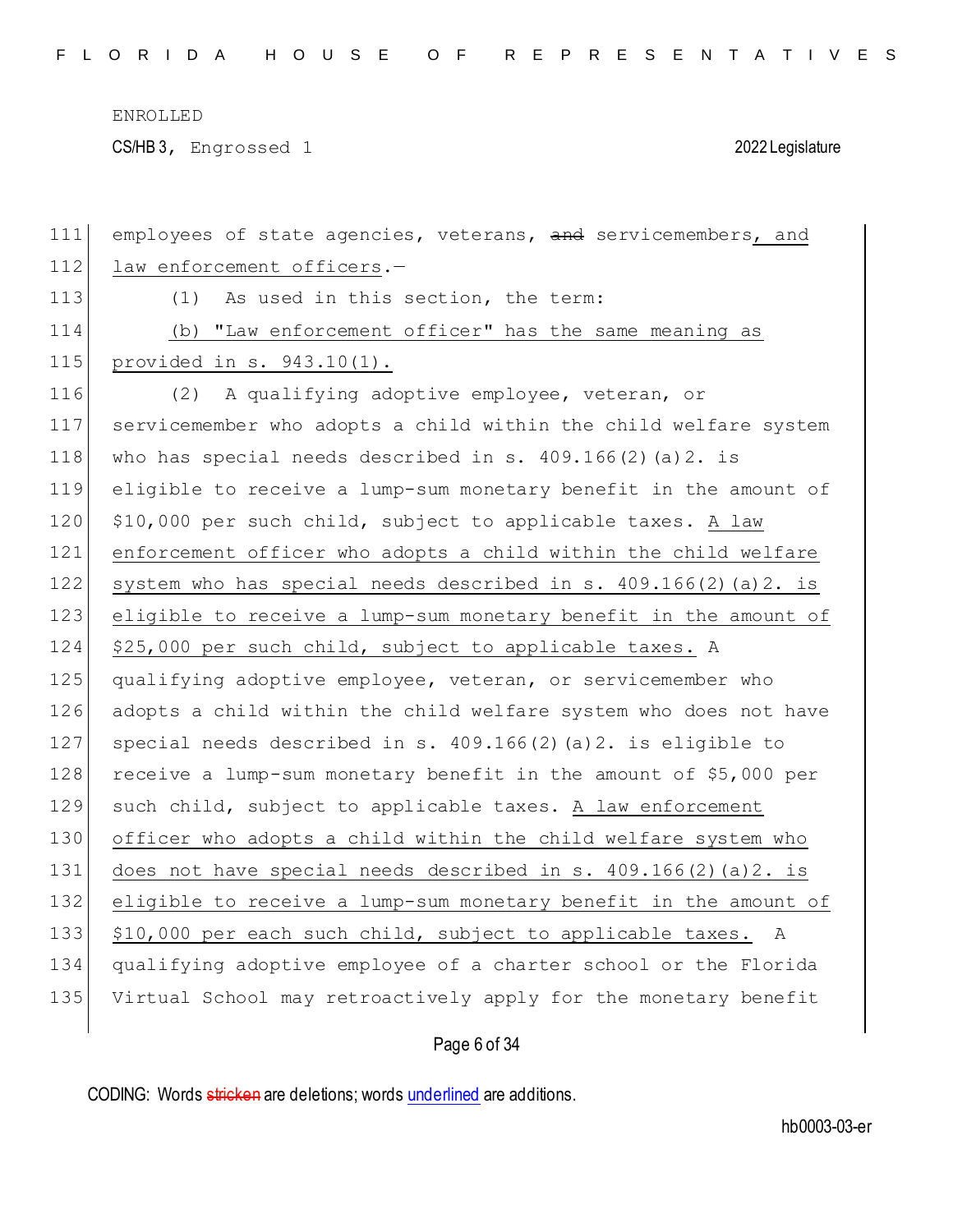provided in this subsection if such employee was employed by a charter school or the Florida Virtual School when he or she 138 adopted a child within the child welfare system pursuant to chapter 63 on or after July 1, 2015. A veteran or servicemember 140 may apply for the monetary benefit provided in this subsection 141 if he or she is domiciled in this state and adopts a child within the child welfare system pursuant to chapter 63 on or after July 1, 2020. A law enforcement officer may apply for the monetary benefit provided in this subsection if he or she is domiciled in this state and adopts a child within the child welfare system pursuant to chapter 63 on or after July 1, 2022.

 (a) Benefits paid to a qualifying adoptive employee who is a part-time employee must be prorated based on the qualifying adoptive employee's full-time equivalency at the time of 150 applying for the benefits.

151 (b) Monetary benefits awarded under this subsection are 152 limited to one award per adopted child within the child welfare 153 system.

154 (c) The payment of a lump-sum monetary benefit for 155 adopting a child within the child welfare system under this 156 section is subject to a specific appropriation to the department 157 for such purpose.

158 (3) A qualifying adoptive employee must apply to his or 159 her agency head, or to his or her school director in the case of 160 a qualifying adoptive employee of a charter school or the

### Page 7 of 34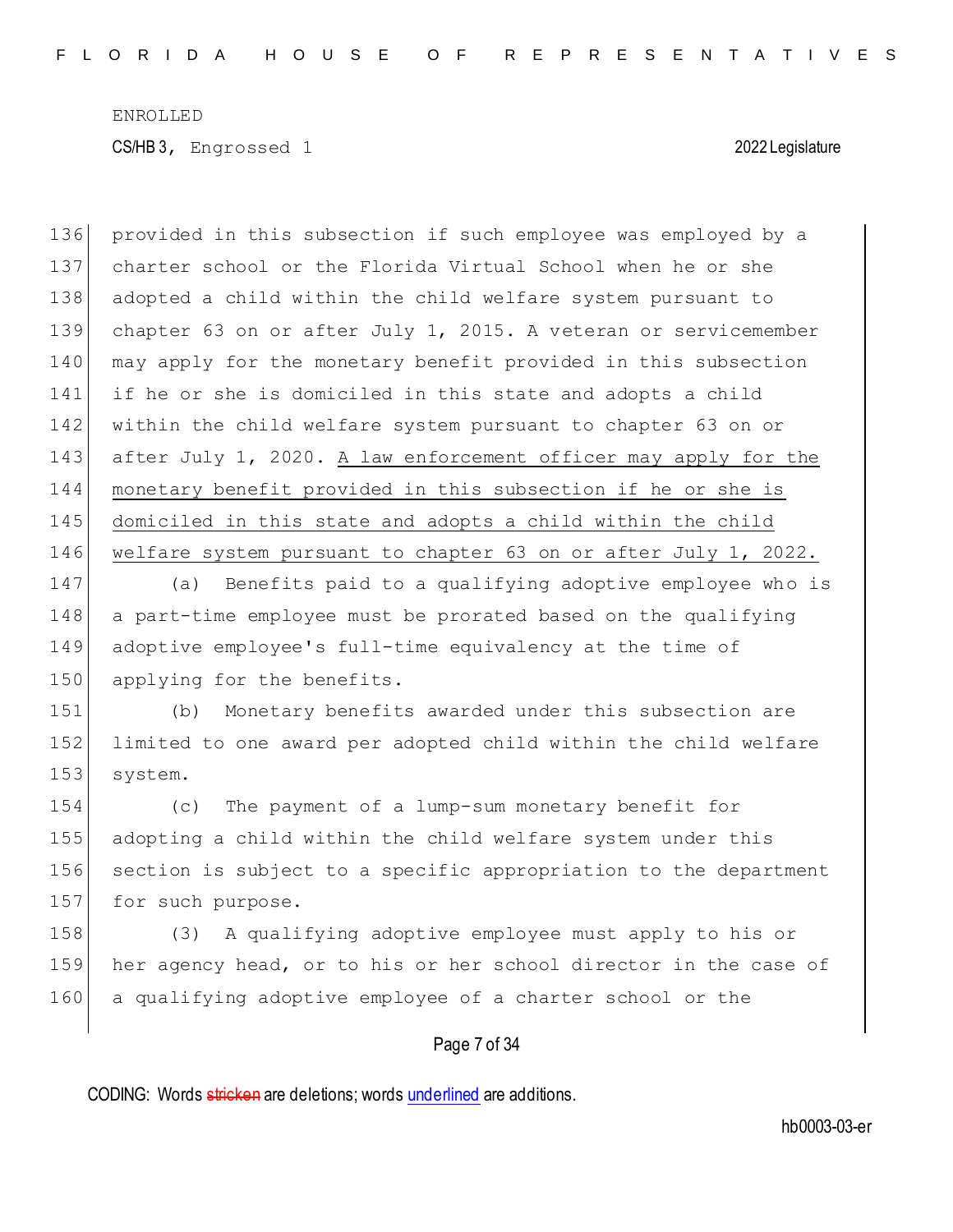161 Florida Virtual School, to obtain the monetary benefit provided 162 in subsection (2). A veteran or servicemember must apply to the 163 department to obtain the benefit. A law enforcement officer must 164 apply to the Department of Law Enforcement to obtain the 165 benefit. Applications must be on forms approved by the 166 department and must include a certified copy of the final order 167 of adoption naming the applicant as the adoptive parent. 168 Monetary benefits shall be approved on a first-come, first-169 served basis based upon the date that each fully completed 170 application is received by the department.

 (4) This section does not preclude a qualifying adoptive 172 employee, veteran,  $\Theta$  servicemember, or law enforcement officer from receiving adoption assistance for which he or she may qualify under s. 409.166 or any other statute that provides financial incentives for the adoption of children.

176 (6) The department may adopt rules to administer this 177 section. The rules may provide for an application process such 178 as, but not limited to, an open enrollment period during which 179 qualifying adoptive employees, veterans, or servicemembers, or 180 law enforcement officers may apply for monetary benefits under 181 this section.

182 Section 4. Section 445.08, Florida Statutes, is created to 183 read:

184 445.08 Florida Law Enforcement Recruitment Bonus Payment 185 Program.-

### Page 8 of 34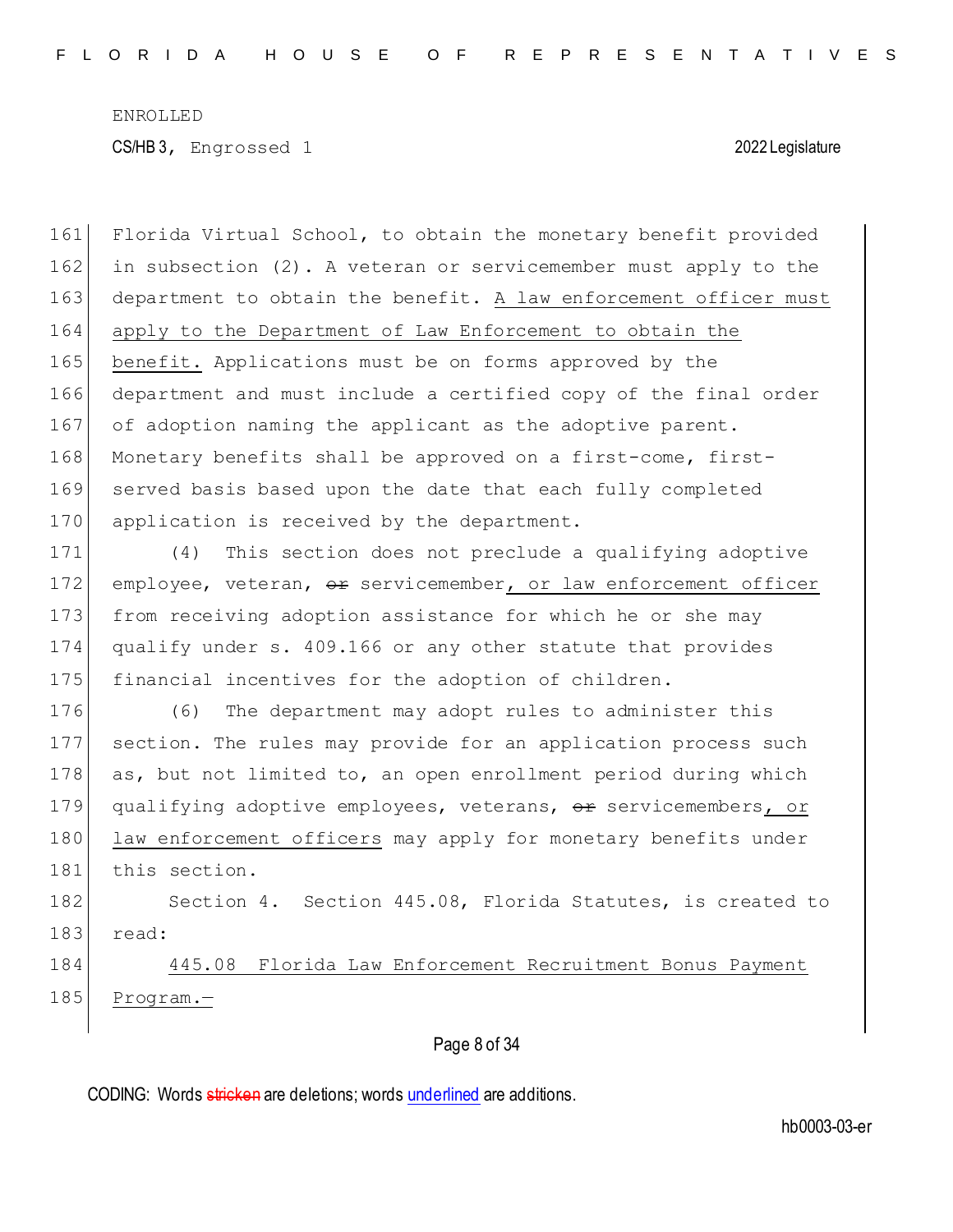CS/HB 3, Engrossed 1 2022 Legislature

| 186 | For the purposes of this section, the term:<br>(1)                |
|-----|-------------------------------------------------------------------|
| 187 | "Commission" means the Criminal Justice Standards and<br>(a)      |
| 188 | Training Commission within the Department of Law Enforcement.     |
| 189 | "Employing agency" has the same meaning as provided in<br>(b)     |
| 190 | $s. 943.10(4)$ .                                                  |
| 191 | "Law enforcement officer" has the same meaning as<br>(C)          |
| 192 | provided in $s. 943.10(1)$ .                                      |
| 193 | "Newly employed officer" means a person who gains or<br>(d)       |
| 194 | is appointed to full-time employment as a certified law           |
| 195 | enforcement officer with a Florida criminal justice employing     |
| 196 | agency on or after July 1, 2022, and who has never before been    |
| 197 | employed as a law enforcement officer in this state.              |
| 198 | "Program" means the Florida_Law Enforcement<br>(e)                |
|     |                                                                   |
| 199 | Recruitment Bonus Payment Program.                                |
| 200 | (2)<br>There is created within the department the Florida Law     |
| 201 | Enforcement Recruitment Bonus Payment Program, to aid in the      |
| 202 | recruitment of law enforcement officers within the state. The     |
| 203 | purpose of the program is to administer one-time bonus payments   |
| 204 | of up to \$5,000 to each newly employed officer within the state. |
| 205 | Bonus payments provided to eligible newly employed officers are   |
| 206 | contingent upon legislative appropriations and shall be prorated  |
| 207 | subject to the amount appropriated for the program.               |
| 208 | (3) Each bonus payment shall be adjusted to include 7.65          |
| 209 | percent for the officer's share of Federal Insurance              |
| 210 | Contribution Act tax on the payment.                              |

Page 9 of 34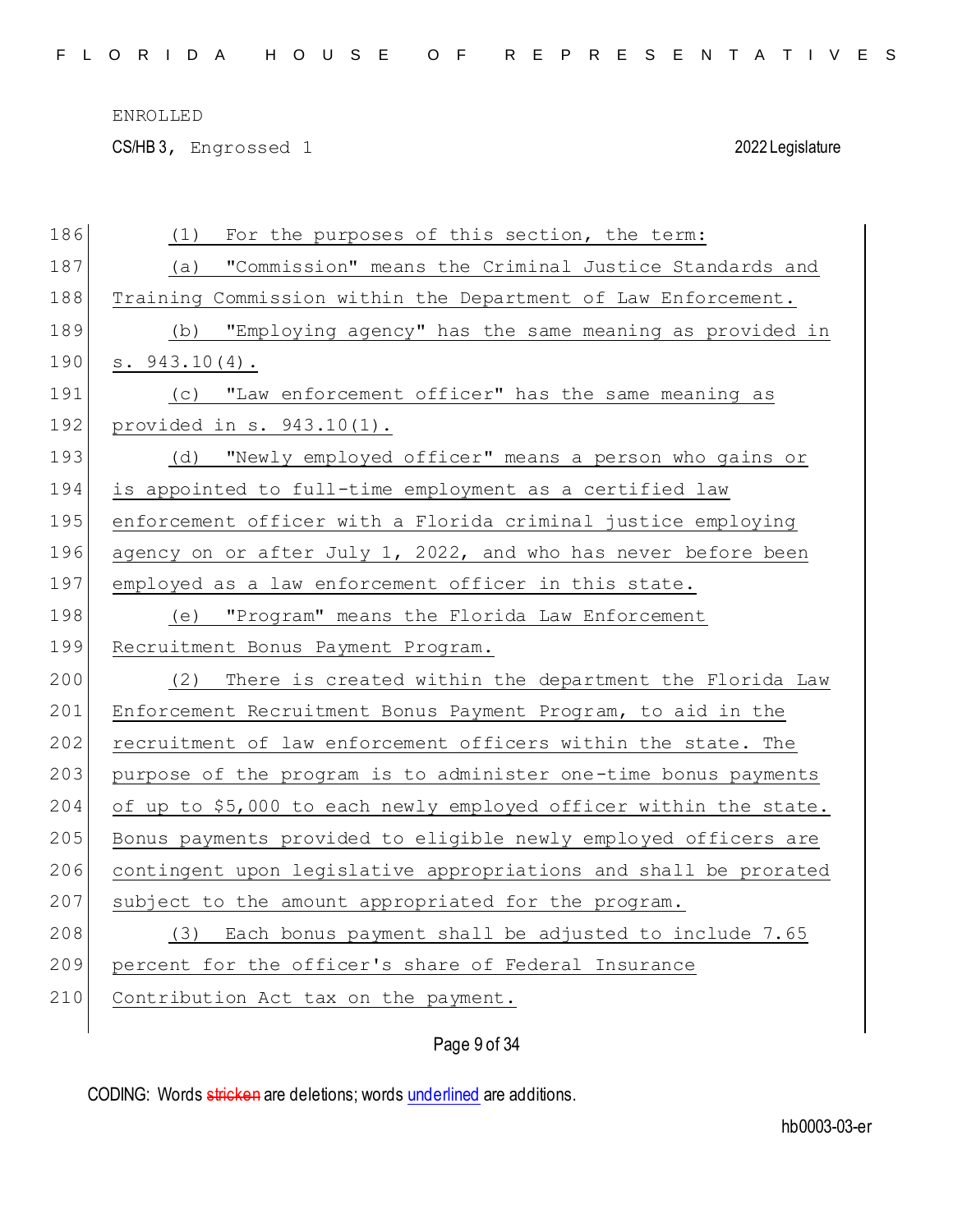CS/HB 3, Engrossed 1 2022 Legislature

| 211 | The department shall develop an annual plan for the<br>(4)      |
|-----|-----------------------------------------------------------------|
| 212 | administration of the program and distribution of bonus         |
| 213 | payments. Applicable employing agencies shall assist the        |
| 214 | department with the collection of any data necessary to         |
| 215 | determine bonus payment amounts and to distribute the bonus     |
| 216 | payments, and shall otherwise provide the department with any   |
| 217 | information or assistance needed to fulfill the requirements of |
| 218 | this section. At a minimum, the plan must include:              |
| 219 | The method for determining the estimated number of<br>(a)       |
| 220 | newly employed officers to gain or be appointed to full-time    |
| 221 | employment during the applicable fiscal year.                   |
| 222 | The minimum eligibility requirements a newly employed<br>(b)    |
| 223 | officer must meet to receive and retain a bonus payment, which  |
| 224 | must include:                                                   |
| 225 | Obtaining certification for employment or appointment<br>1.     |
| 226 | as a law enforcement officer pursuant to s. 943.1395.           |
|     |                                                                 |
| 227 | Gaining full-time employment with a Florida criminal<br>2.      |
| 228 | justice agency.                                                 |
| 229 | 3. Maintaining continuous full-time employment with a           |
| 230 | Florida criminal justice agency for at least 2 years from the   |
| 231 | date on which the officer obtained certification. The required  |
| 232 | 2-year employment period may be satisfied by maintaining        |
| 233 | employment at one or more employing agencies, but such period   |
| 234 | must not contain any break in service longer than 15 calendar   |
| 235 | days.                                                           |

# Page 10 of 34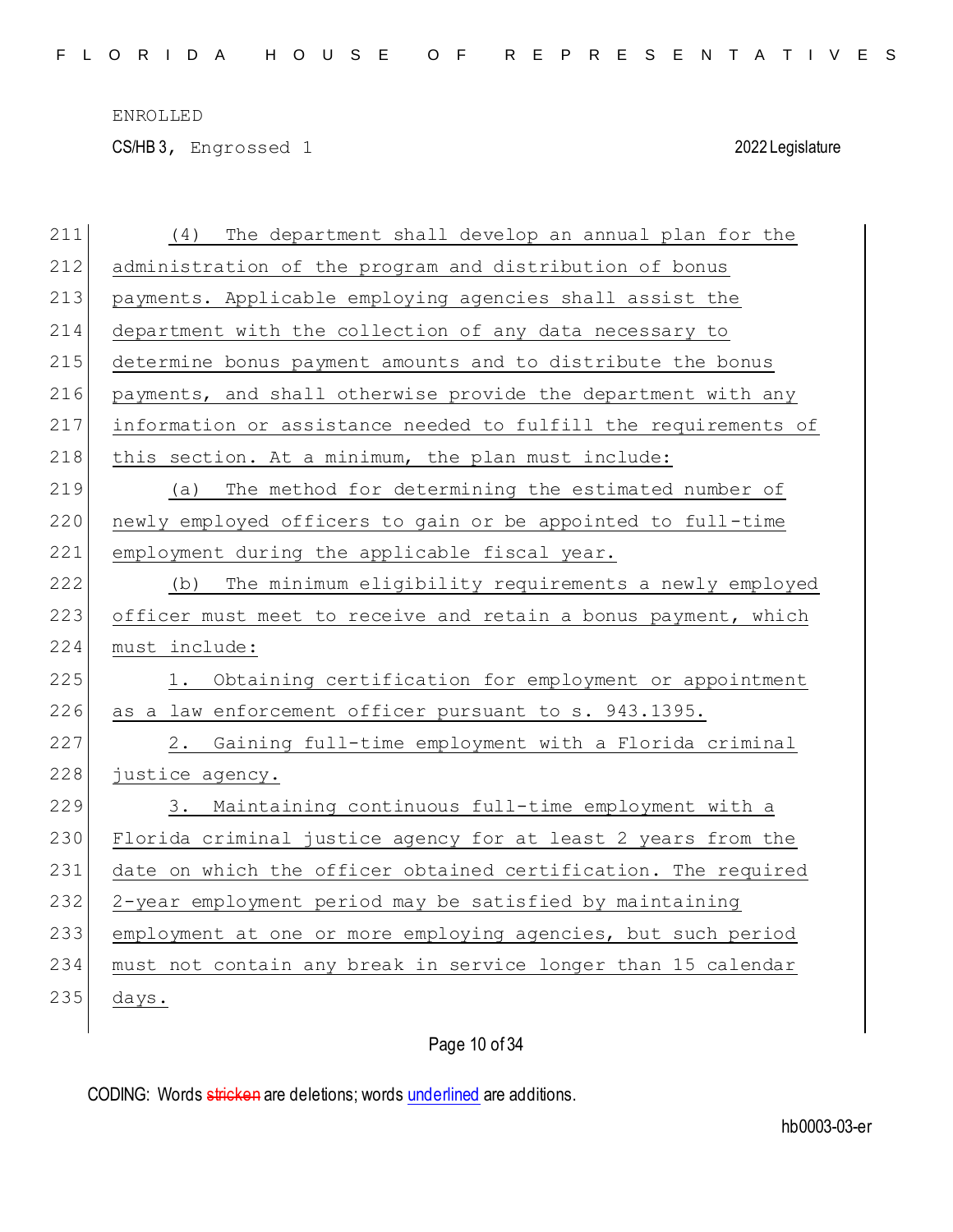CS/HB 3, Engrossed 1 2022 Legislature

| 236 | The method that will be used to determine the bonus<br>(C)       |
|-----|------------------------------------------------------------------|
| 237 | payment amount to be distributed to each newly employed officer. |
| 238 | The method that will be used to distribute bonus<br>(d)          |
| 239 | payments to applicable employing agencies for distribution to    |
| 240 | eligible officers. Such method should prioritize distributing    |
| 241 | bonus payments to eligible officers in the most efficient and    |
| 242 | quickest manner possible.                                        |
| 243 | The estimated cost to the department associated with<br>(e)      |
| 244 | developing and administering the program and distributing bonus  |
| 245 | payment funds.                                                   |
| 246 | The method by which an officer must reimburse the<br>(f)         |
| 247 | state if he or she received a bonus payment under the program,   |
| 248 | but failed to maintain continuous employment for the required 2- |
| 249 | year period. Reimbursement shall not be required if an officer   |
| 250 | is discharged by his or her employing agency for a reason other  |
| 251 | than misconduct as designated on the affidavit of separation     |
| 252 | completed by the employing agency and maintained by the          |
| 253 | commission.                                                      |
| 254 |                                                                  |
| 255 | The department may establish other criteria deemed necessary to  |
| 256 | determine bonus payment eligibility and distribution.            |
| 257 | The department shall consult quarterly with the<br>(5)           |
| 258 | commission to verify the certification of newly employed         |
| 259 | officers and affidavits of separation submitted to the           |
| 260 | commission which detail officer misconduct.                      |
|     |                                                                  |

Page 11 of 34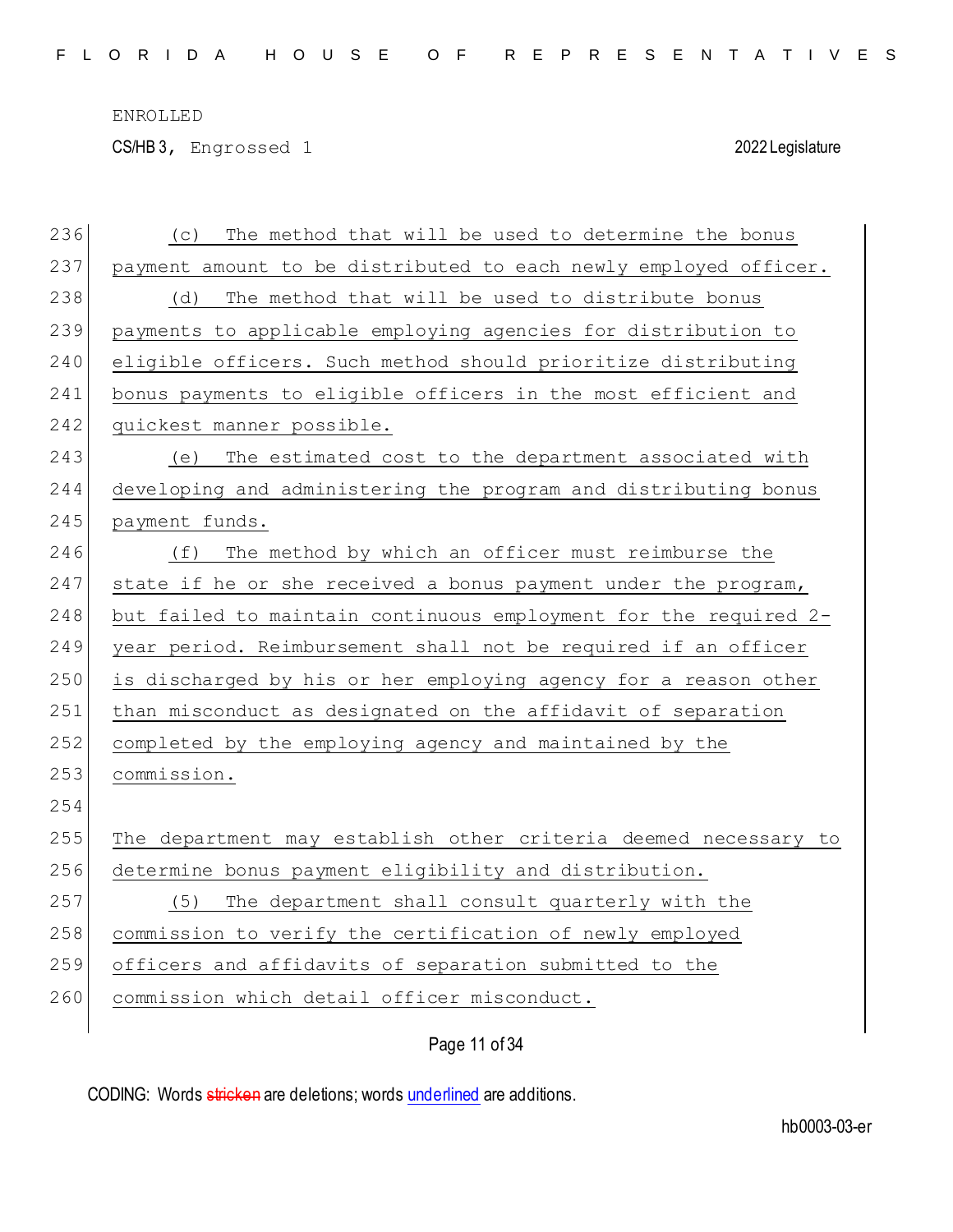CS/HB 3, Engrossed 1 2022 Legislature

| 261 | The department shall submit the plan to the Executive<br>(6)     |
|-----|------------------------------------------------------------------|
| 262 | Office of the Governor's Office of Policy and Budget, the chair  |
| 263 | of the Senate Appropriations Committee, and the chair of the     |
| 264 | House Appropriations Committee by October 1 of each year. The    |
| 265 | department is authorized to submit budget amendments pursuant to |
| 266 | chapter 216 as necessary to release appropriated funds for       |
| 267 | distribution to applicable employing agencies under this         |
| 268 | program.                                                         |
| 269 | The funding allocation for the bonus payments must be<br>(7)     |
| 270 | used solely to comply with the requirements of this section, but |
| 271 | applicable collective bargaining units are not otherwise         |
| 272 | precluded from wage negotiation.                                 |
| 273 | The department shall adopt rules to implement this<br>(8)        |
| 274 | section.                                                         |
| 275 | This section expires July 1, 2025.<br>(9)                        |
| 276 | Section 5. Section 683.11, Florida Statutes, is amended to       |
| 277 | read:                                                            |
| 278 | 683.11 Law Enforcement Appreciation Day and Law                  |
| 279 | Enforcement Appreciation Month.-                                 |
| 280 | May 1 of each year is hereby designated as "Law<br>(1)           |
| 281 | Enforcement Appreciation Day."                                   |
| 282 | $(2)$ $(1)$ The month of May of each year is hereby designated   |
| 283 | as "Law Enforcement Appreciation Month."                         |
| 284 | $(3)$ $(2)$ The Governor and the mayor of each municipality may  |
| 285 | issue annually a proclamation designating May 1 as "Law          |
|     |                                                                  |

Page 12 of 34

CODING: Words stricken are deletions; words underlined are additions.

hb0003-03-er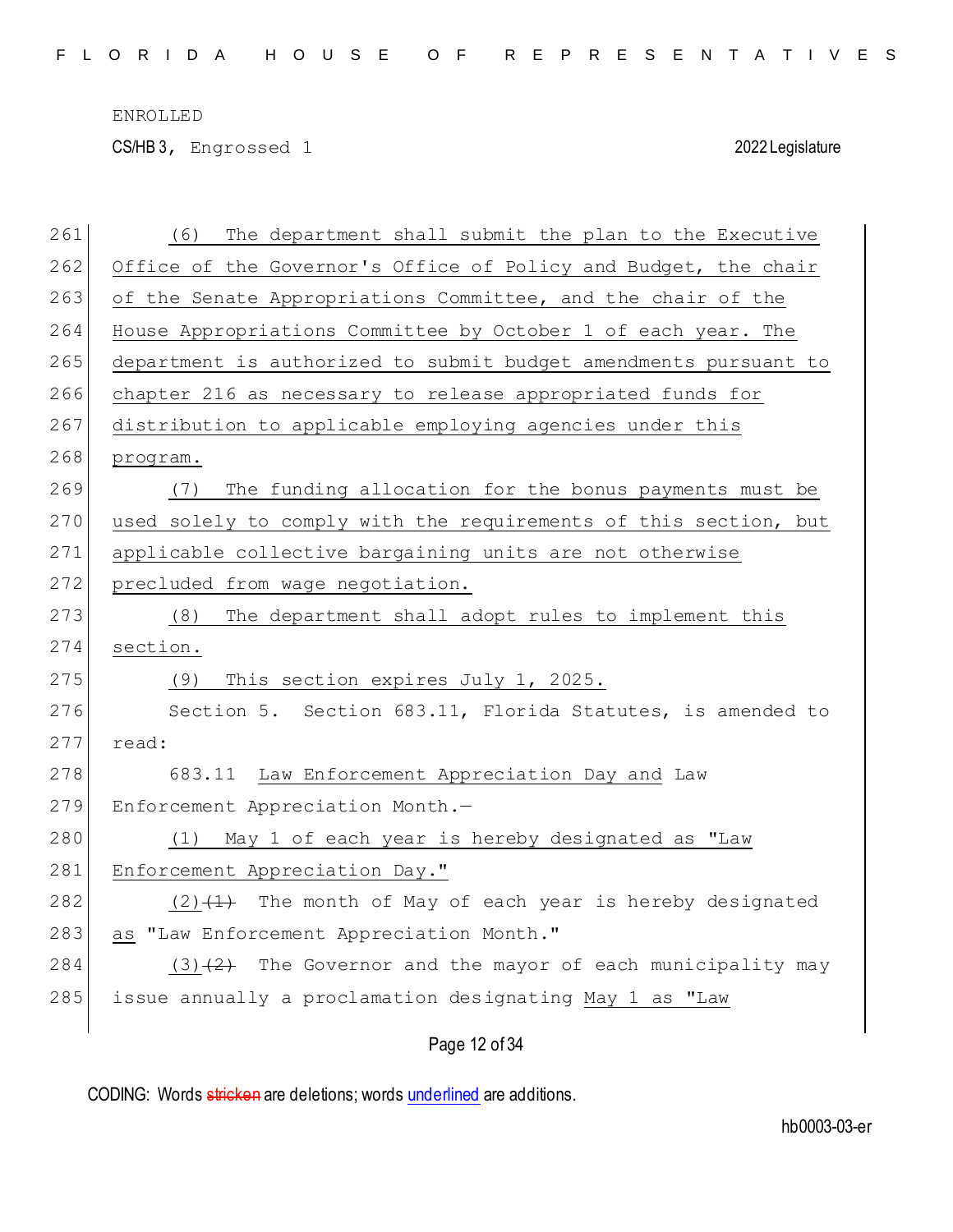286 Enforcement Appreciation Day" and the month of May as "Law 287 Enforcement Appreciation Month" and urging all civic, fraternal, 288 and religious organizations and public and private educational 289 institutions to recognize and observe this occasion through 290 appropriate programs, meetings, services, or celebrations in 291 which state, county, and local law enforcement officers are 292 invited to participate.

293 Section 6. Paragraph (g) of subsection (1) of section 294 943.17, Florida Statutes, is amended to read:

295 943.17 Basic recruit, advanced, and career development training programs; participation; cost; evaluation.—The commission shall, by rule, design, implement, maintain, evaluate, and revise entry requirements and job-related curricula and performance standards for basic recruit, advanced, and career development training programs and courses. The rules shall include, but are not limited to, a methodology to assess 302 relevance of the subject matter to the job, student performance, 303 and instructor competency.

304 (1) The commission shall:

305 (g) Assure that entrance into the basic recruit training program for law enforcement and correctional officers be limited to those who have passed a basic skills examination and assessment instrument, based on a job task analysis in each discipline and adopted by the commission. However, a person is not required to take the basic skills examination and assessment

### Page 13 of 34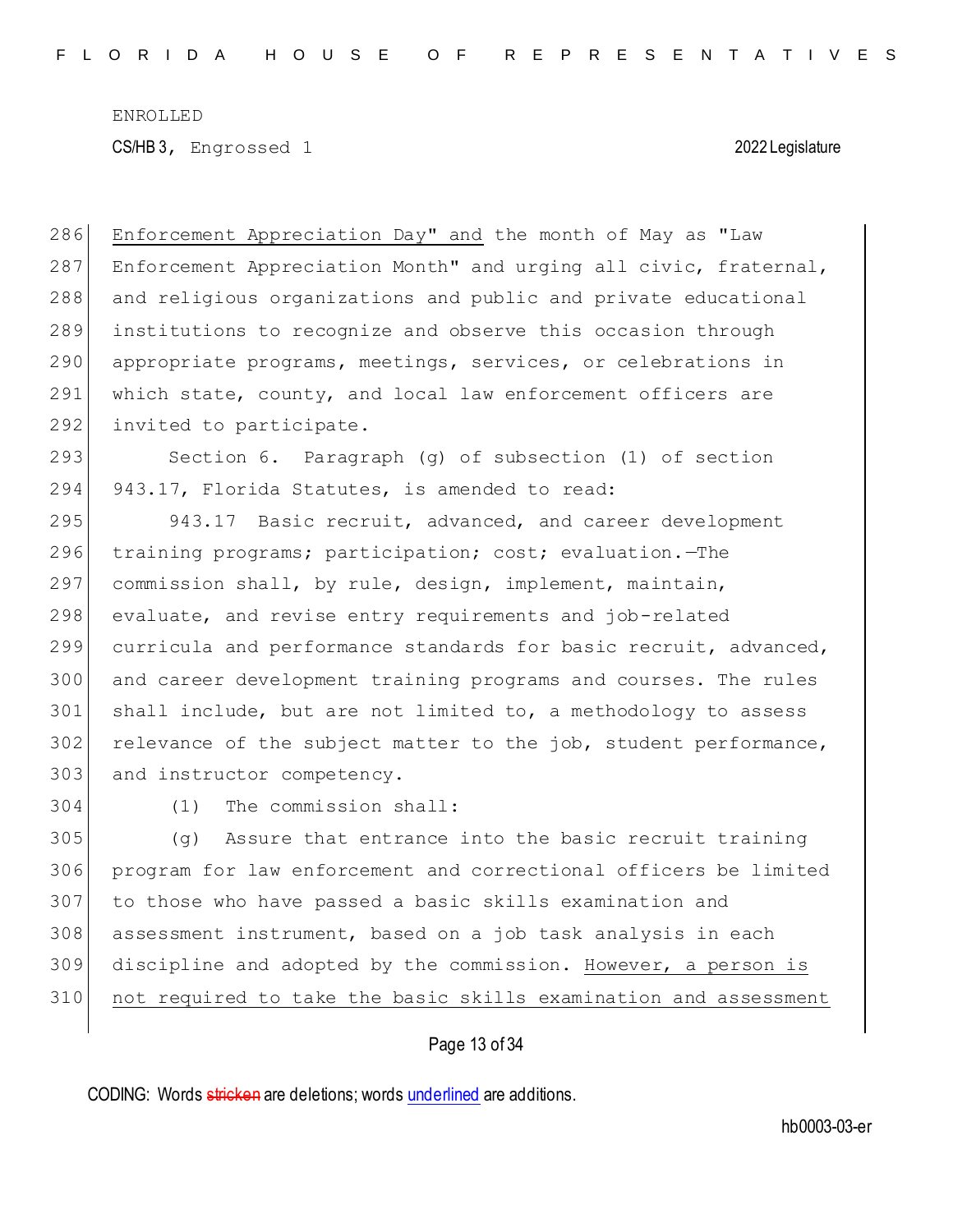CS/HB 3, Engrossed 1 2022 Legislature

| 311 | instrument before entering a law enforcement officer basic       |
|-----|------------------------------------------------------------------|
| 312 | recruit training program if he or she is a veteran as defined in |
| 313 | s. 1.01(14) or holds an associate degree or higher from an       |
| 314 | accredited college or university.                                |
| 315 | Section 7. Section 943.1745, Florida Statutes, is created        |
| 316 | to read:                                                         |
| 317 | 943.1745 Training relating to officer health and wellness        |
| 318 | principles.-                                                     |
| 319 | (1) By July 1, 2023, the commission shall incorporate into       |
| 320 | the course curriculum required for initial certification of a    |
| 321 | law enforcement officer instruction on health and wellness       |
| 322 | principles specific to the law enforcement profession. The       |
| 323 | commission shall consult with the Florida State University       |
| 324 | Institute for Justice Research and Development and the           |
| 325 | Resiliency Behind the Badge training program to develop the      |
| 326 | basic skills training component relating to officer health and   |
| 327 | wellness principles. The training must include, but need not be  |
| 328 | limited to, understanding the role secondary trauma and work     |
| 329 | related incidents have on the personal life of an officer;       |
| 330 | methods for identifying and addressing personal and work related |
| 331 | stressors; strategies to better understand when to seek          |
| 332 | professional help and what kind of professional help to seek;    |
| 333 | and strategies to normalize conversations about stress, trauma,  |
| 334 | and mental health within the law enforcement community.          |
|     |                                                                  |
| 335 | (2) By July 1, 2023, the commission shall by rule require        |

Page 14 of 34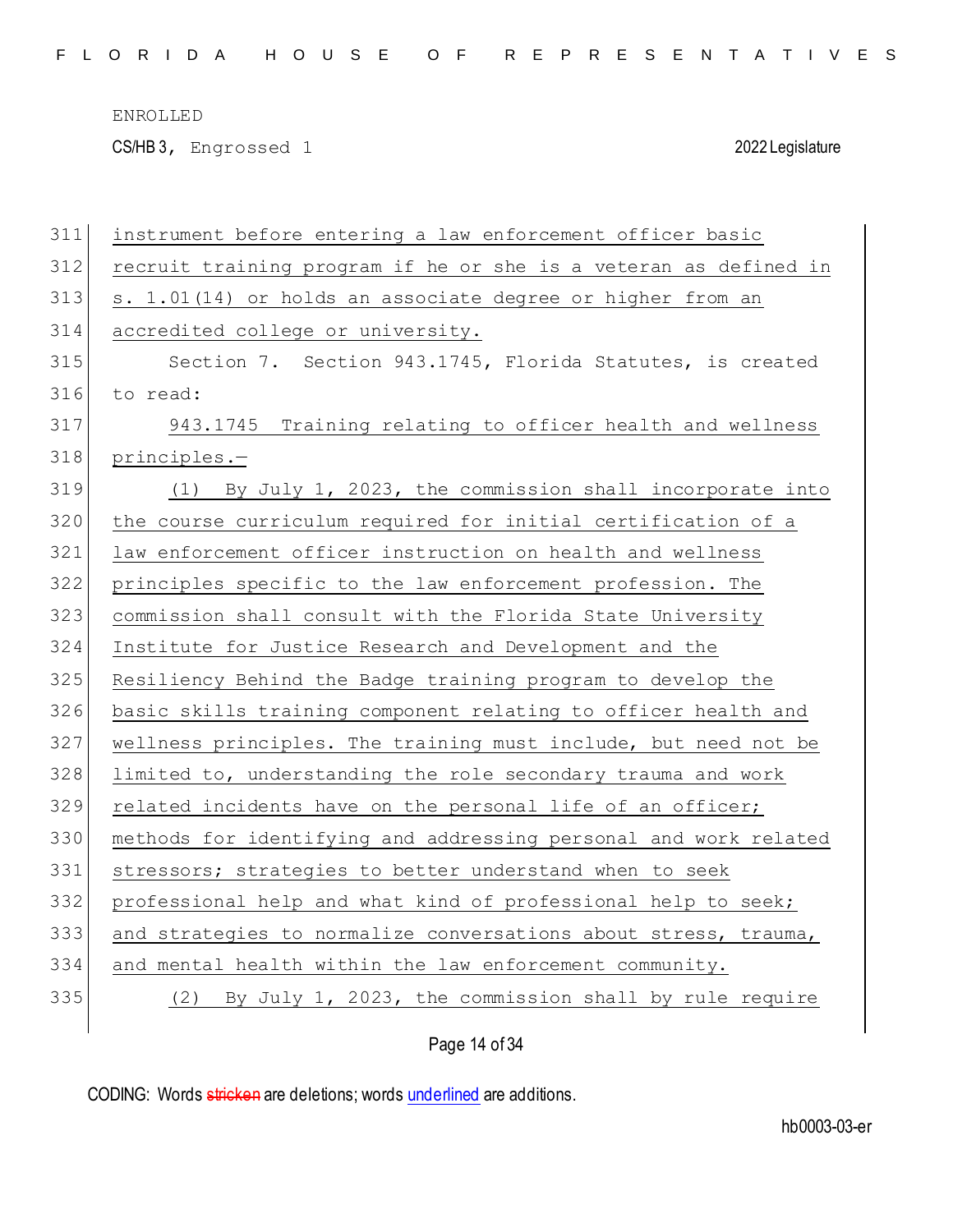CS/HB 3, Engrossed 1 2022 Legislature

 that each law enforcement officer receive, as part of the 40 hours of required instruction for continued employment or 338 appointment as an officer, instruction on health and wellness principles specific to the law enforcement profession. The commission shall consult with the Florida State University Institute for Justice Research and Development and the Resiliency Behind the Badge training program to develop the training component relating to officer health and wellness principles. The training must include, but need not be limited to, understanding the role secondary trauma and work related incidents have on the personal life of an officer; methods for identifying and addressing personal and work related stressors; 348 strategies to better understand when to seek professional help and what kind of professional help to seek; and strategies to normalize conversations about stress, trauma, and mental health 351 within the law enforcement community. Section 8. Paragraphs (k) and (l) of subsection (2) of section 1002.394, Florida Statutes, are redesignated as 354 paragraphs (1) and  $(m)$ , respectively, a new paragraph (k) is added to that subsection, and paragraph (a) of subsection (3) and subsection (12) of that section are amended, to read: 1002.394 The Family Empowerment Scholarship Program.— (2) DEFINITIONS.—As used in this section, the term: (k) "Law enforcement officer" has the same meaning as provided in s. 943.10(1).

Page 15 of 34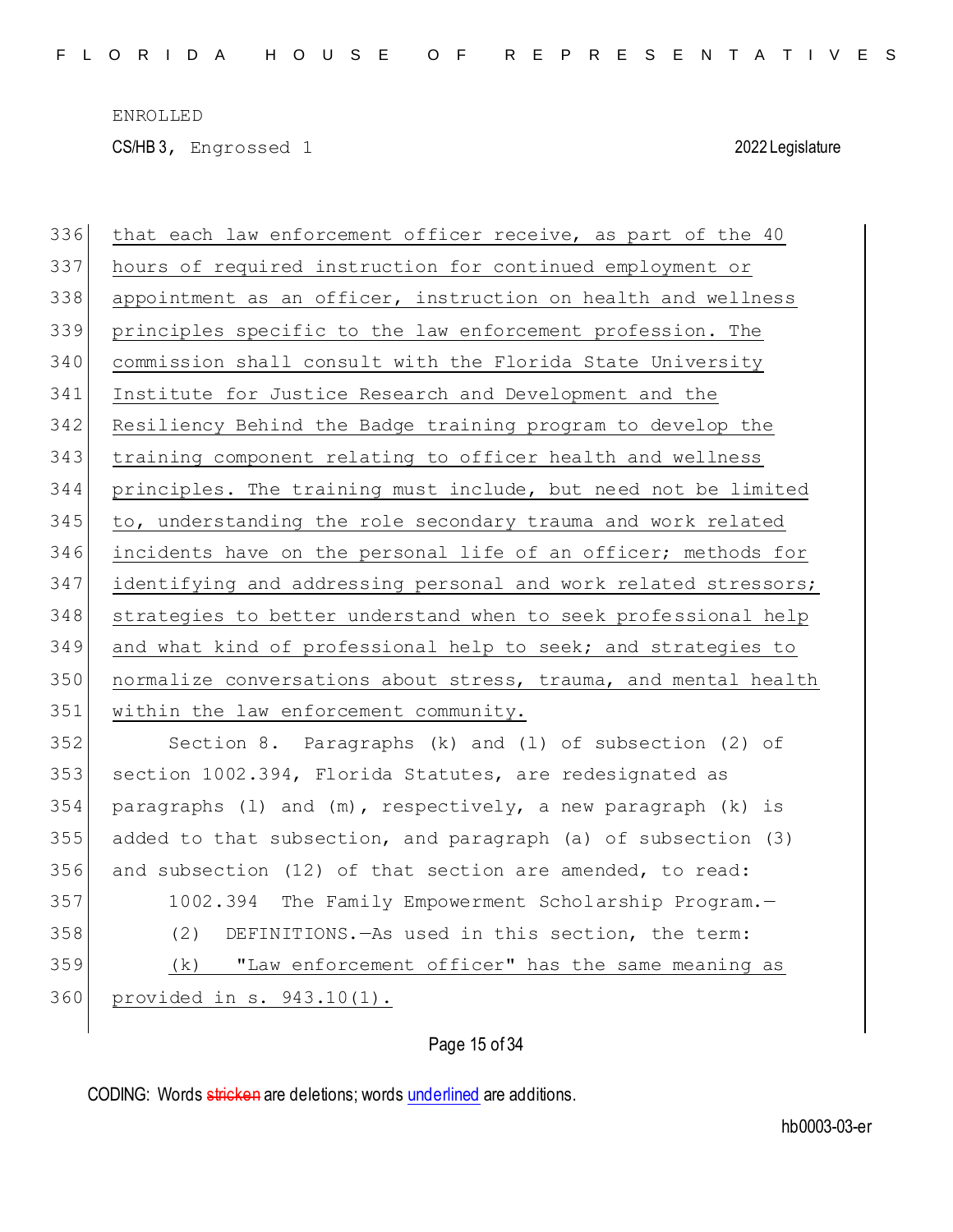CS/HB 3, Engrossed 1 2022 Legislature

Page 16 of 34 (3) SCHOLARSHIP ELIGIBILITY.— (a) A parent of a student may request and receive from the state a scholarship for the purposes specified in paragraph (4)(a) if: 1. The student is on the direct certification list pursuant to s. 1002.395(2)(c) or the student's household income level does not exceed 185 percent of the federal poverty level; 2. The student is currently placed, or during the previous state fiscal year was placed, in foster care or in out-of-home care as defined in s. 39.01; 3. The student's household income level does not exceed 375 percent of the federal poverty level or an adjusted maximum percent of the federal poverty level that is increased by 25 percentage points in the fiscal year following any fiscal year in which more than 5 percent of the available scholarships 376 authorized under paragraph (12) (a) have not been funded; 4. The student is a sibling of a student who is participating in the scholarship program under this subsection and such siblings reside in the same household; or 380 5. The student is a dependent child of a member of the 381 United States Armed Forces. 6. The student is a dependent child of a law enforcement officer. Priority must be given to a student whose household income level

CODING: Words stricken are deletions; words underlined are additions.

hb0003-03-er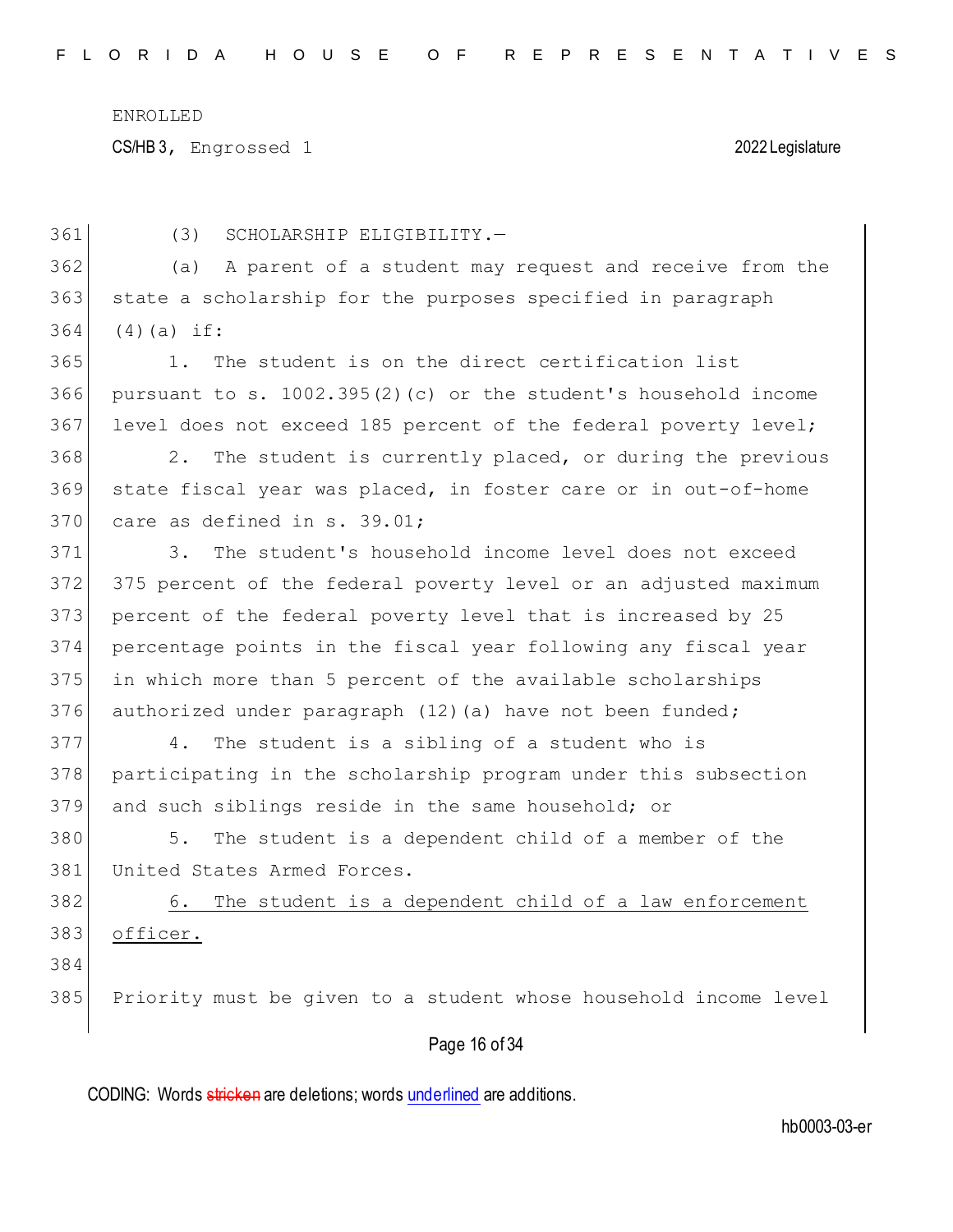386 does not exceed 185 percent of the federal poverty level or who 387 is in foster care or out-of-home care.

388 (12) SCHOLARSHIP FUNDING AND PAYMENT.—

 (a)1. Scholarships for students determined eligible 390 pursuant to paragraph  $(3)(a)$  are established for up to  $18,000$  students annually beginning in the 2019-2020 school year. Beginning in the 2020-2021 school year, the maximum number of students participating in the scholarship program under this section shall annually increase by 1.0 percent of the state's total public school student enrollment. An eligible student who meets any of the following requirements shall be excluded from 397 the maximum number of students if the student:

398 a. Received a scholarship pursuant to s. 1002.395 during the previous school year but did not receive a renewal scholarship based solely on the eligible nonprofit scholarship- funding organization's lack of available funds after the 402 organization fully exhausted its efforts to use funds available for awards under ss. 1002.395 and 1002.40(11)(i). Eligible nonprofit scholarship-funding organizations with students who 405 meet the criterion in this subparagraph must annually notify the department in a format and by a date established by the department. The maximum number of scholarships awarded pursuant 408 to this subparagraph shall not exceed 15,000 per school year;

409 b. Is a dependent child of a law enforcement officer or a 410 member of the United States Armed Forces, a foster child, or an

### Page 17 of 34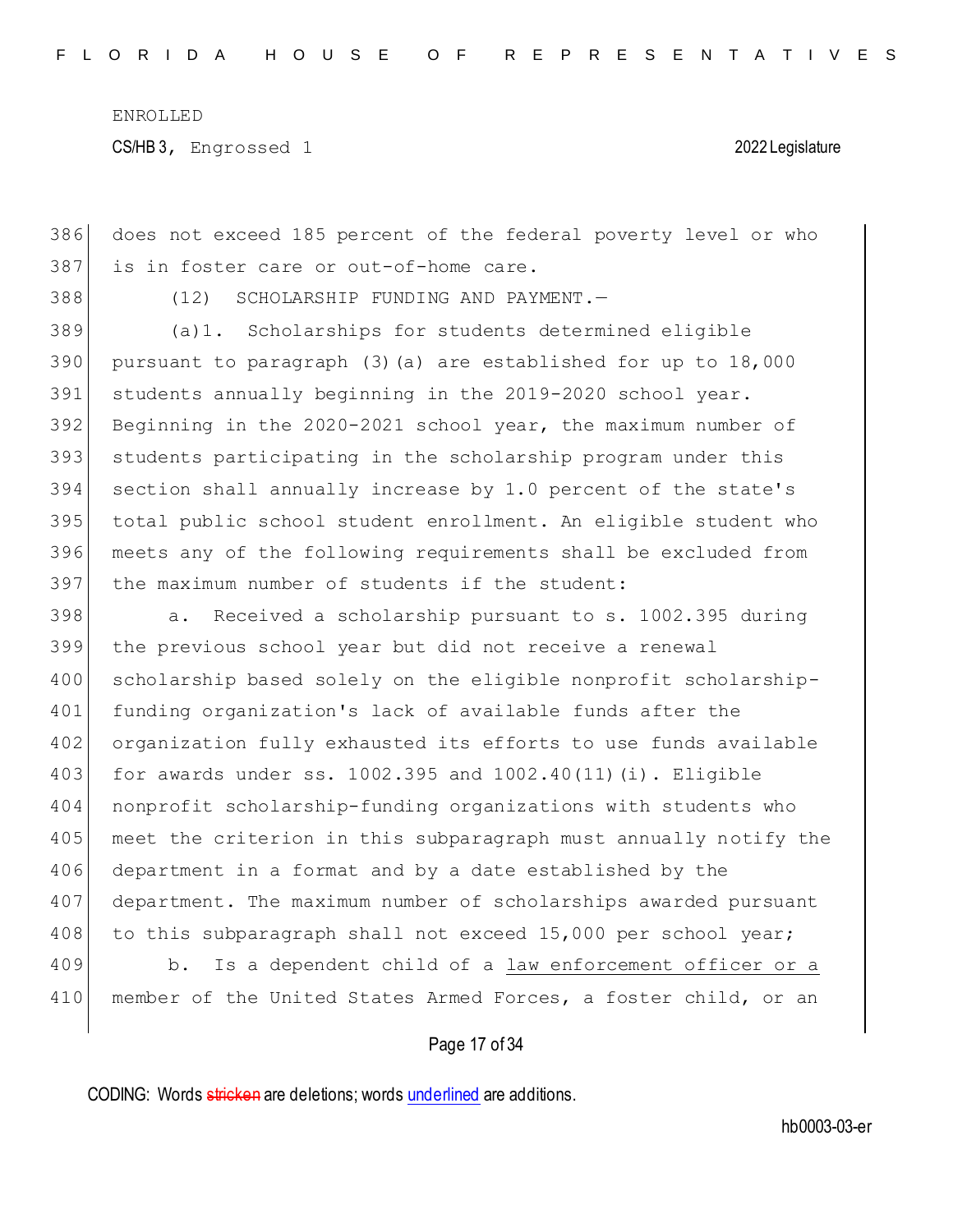CS/HB 3, Engrossed 1 2022 Legislature

411 adopted child; or

 c. Is determined eligible pursuant to subparagraph (3)(a)1. or subparagraph (3)(a)2. and either spent the prior school year in attendance at a Florida public school or, 415 beginning in the 2022-2023 school year, is eligible to enroll in 416 kindergarten. For purposes of this subparagraph, the term "prior school year in attendance" means that the student was enrolled and reported by a school district for funding during either the preceding October or February Florida Education Finance Program 420 surveys in kindergarten through grade 12, which includes time spent in a Department of Juvenile Justice commitment program if funded under the Florida Education Finance Program.

423 2. The scholarship amount provided to a student for any 424 single school year shall be for tuition and fees for an eligible 425 private school, not to exceed annual limits, which shall be 426 determined in accordance with this subparagraph. The calculated 427 amount for a participating student shall be based upon the grade 428 level and school district in which the student was assigned as 429 100 percent of the funds per unweighted full-time equivalent in 430 the Florida Education Finance Program for a student in the basic 431 program established pursuant to s. 1011.62(1)(c)1., plus a per-432 full-time equivalent share of funds for all categorical 433 programs, except for the Exceptional Student Education 434 Guaranteed Allocation.

435 3. The amount of the scholarship shall be the calculated

### Page 18 of 34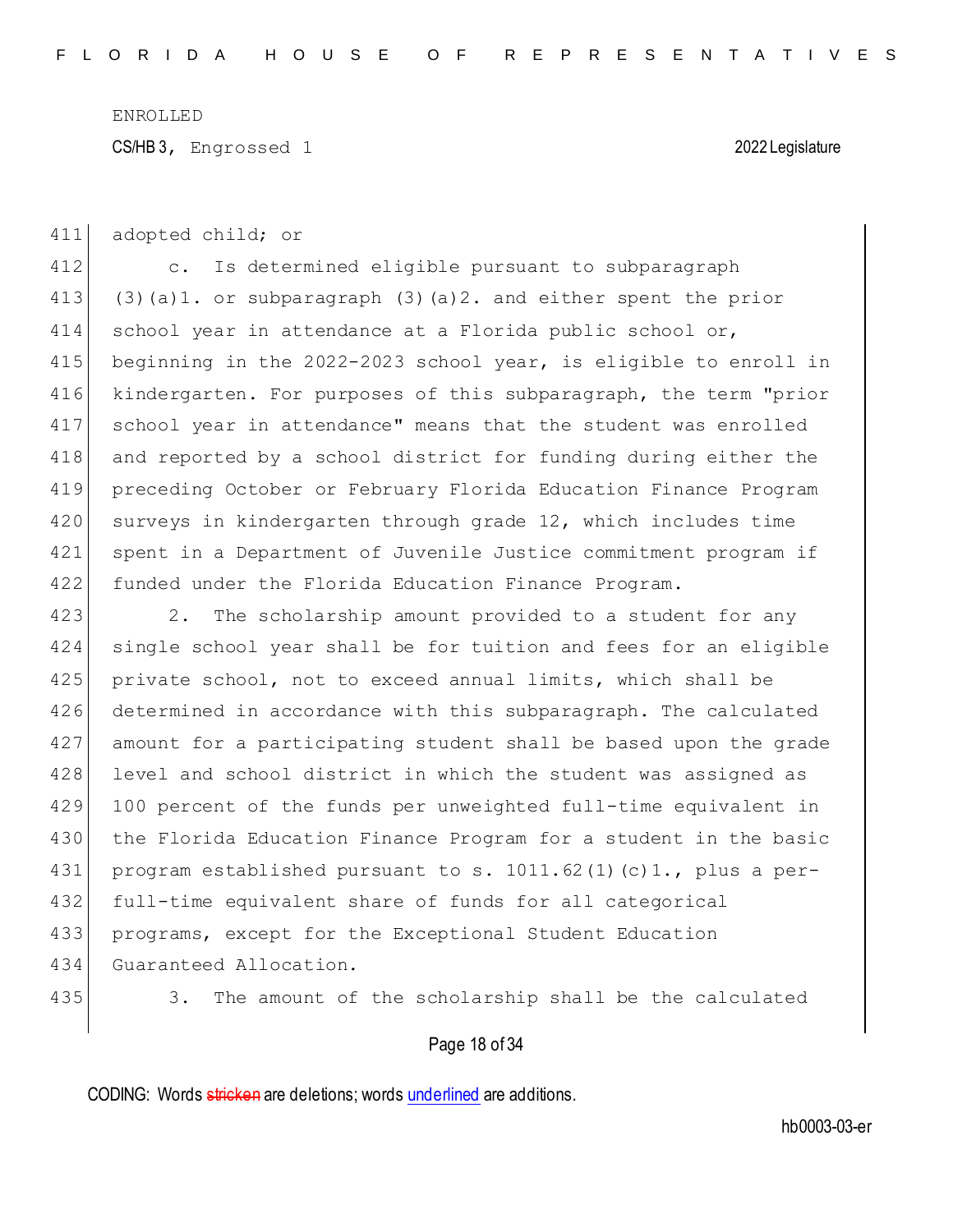436 amount or the amount of the private school's tuition and fees, 437 whichever is less. The amount of any assessment fee required by 438 | the participating private school and any costs to provide a 439 digital device, including Internet access, if necessary, to the 440 student may be paid from the total amount of the scholarship.

441 4. A scholarship of \$750 may be awarded to a student who is determined eligible pursuant to subparagraph (3)(a)1. or subparagraph (3)(a)2. and enrolled in a Florida public school that is different from the school to which the student was assigned or in a lab school as defined in s. 1002.32 if the school district does not provide the student with transportation 447 to the school.

448  $\vert$  5. Upon notification from the organization on July 1, 449 September 1, December 1, and February 1 that an application has 450 been approved for the program, the department shall verify that 451 the student is not prohibited from receiving a scholarship 452 pursuant to subsection (6). The organization must provide the 453 department with the documentation necessary to verify the 454 student's participation. Upon verification, the department shall 455 transfer, from state funds only, the amount calculated pursuant 456 to subparagraph 2. to the organization for quarterly 457 disbursement to parents of participating students each school 458 year in which the scholarship is in force. For a student exiting 459 a Department of Juvenile Justice commitment program who chooses 460 to participate in the scholarship program, the amount of the

### Page 19 of 34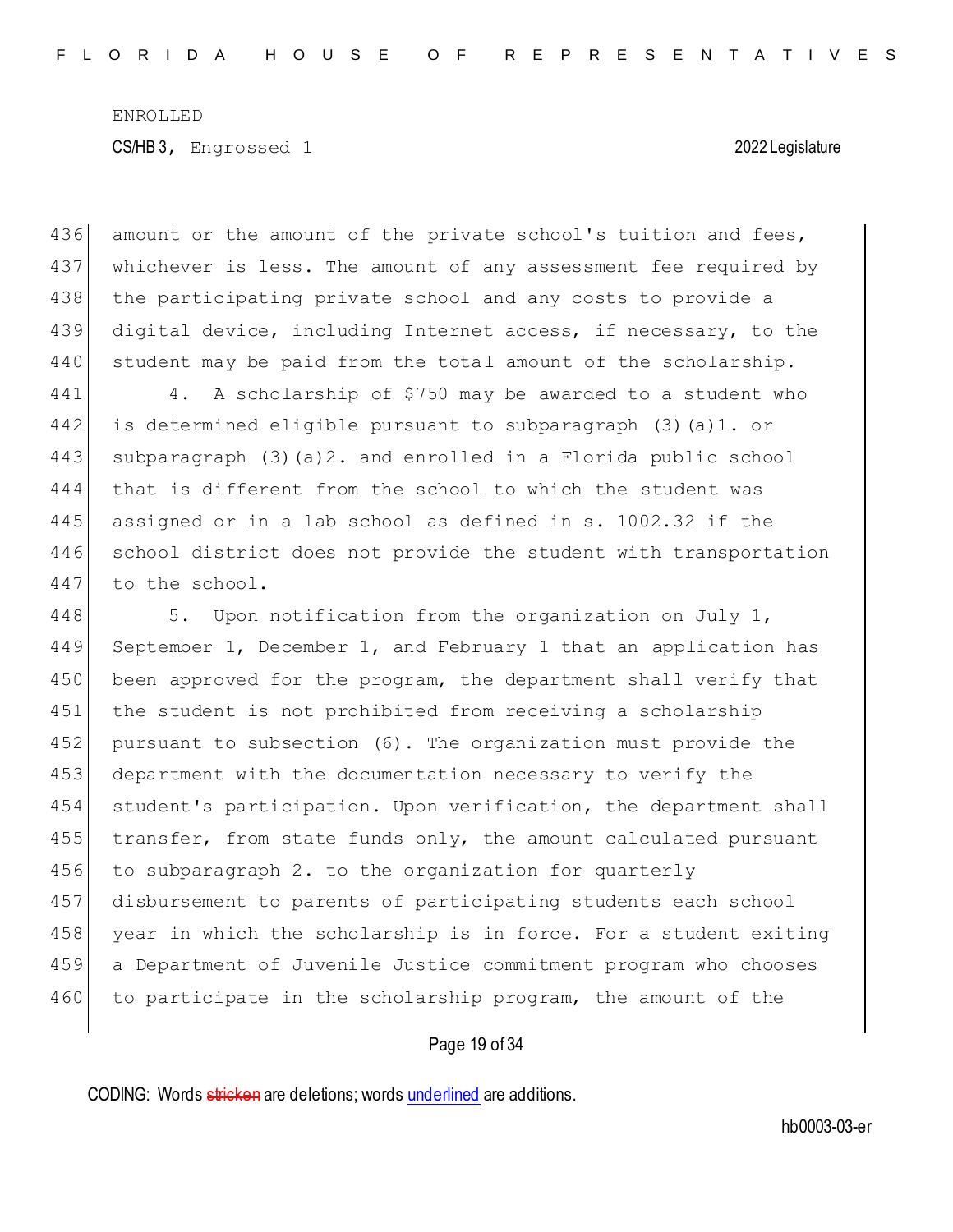461 Family Empowerment Scholarship calculated pursuant to 462 subparagraph 2. must be transferred from the school district in 463 which the student last attended a public school before 464 commitment to the Department of Juvenile Justice. When a student 465 enters the scholarship program, the organization must receive 466 all documentation required for the student's participation, 467 including the private school's and the student's fee schedules, 468 at least 30 days before the first quarterly scholarship payment 469 is made for the student.

470 6. The initial payment shall be made after the 471 organization's verification of admission acceptance, and 472 subsequent payments shall be made upon verification of continued 473 enrollment and attendance at the private school. Payment must be 474 by individual warrant made payable to the student's parent or by 475 funds transfer or any other means of payment that the department 476 deems to be commercially viable or cost-effective. If the 477 payment is made by warrant, the warrant must be delivered by the 478 organization to the private school of the parent's choice, and 479 the parent shall restrictively endorse the warrant to the 480 private school. An organization shall ensure that the parent to 481 whom the warrant is made has restrictively endorsed the warrant 482 to the private school for deposit into the account of the 483 private school or that the parent has approved a funds transfer 484 before any scholarship funds are deposited.

485 (b)1. Scholarships for students determined eligible

### Page 20 of 34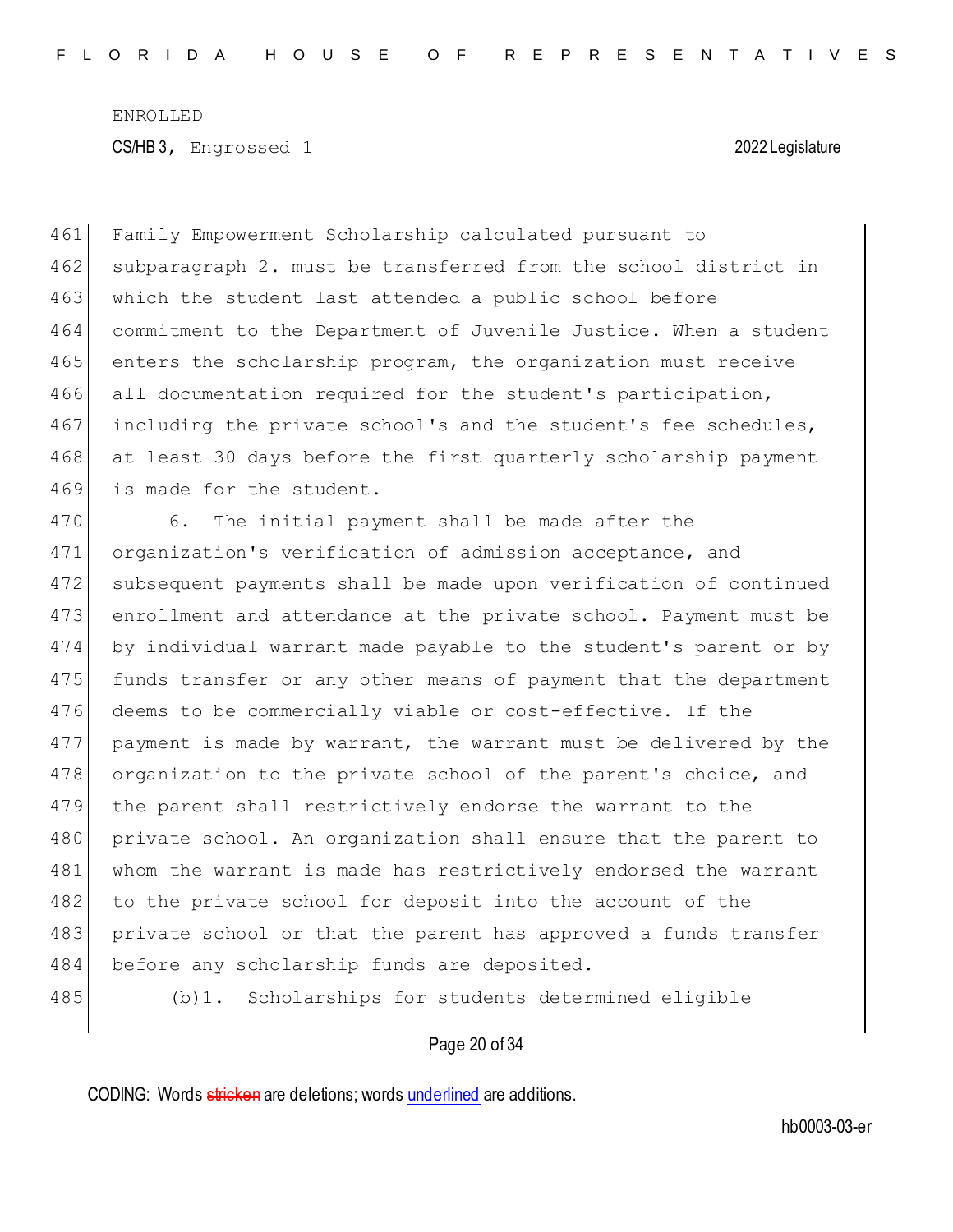486 pursuant to paragraph (3)(b) are established for up to 20,000 487 students annually beginning in the 2021-2022 school year. 488 Beginning in the 2022-2023 school year, the maximum number of 489 students participating in the scholarship program under this 490 section shall annually increase by 1.0 percent of the state's 491 total exceptional student education full-time equivalent student 492 enrollment, not including gifted students. An eligible student 493 who meets any of the following requirements shall be excluded 494 from the maximum number of students if the student:

495 a. Received specialized instructional services under the 496 Voluntary Prekindergarten Education Program pursuant to s. 497 1002.66 during the previous school year and the student has a 498 current IEP developed by the local school board in accordance 499 with rules of the State Board of Education;

500 b. Is a dependent child of a law enforcement officer or a 501 member of the United States Armed Forces, a foster child, or an 502 adopted child;

503 c. Spent the prior school year in attendance at a Florida 504 public school or the Florida School for the Deaf and the Blind. 505 For purposes of this subparagraph, the term "prior school year 506 in attendance" means that the student was enrolled and reported 507 by:

508 (I) A school district for funding during either the 509 preceding October or February Florida Education Finance Program 510 surveys in kindergarten through grade 12, which includes time

### Page 21 of 34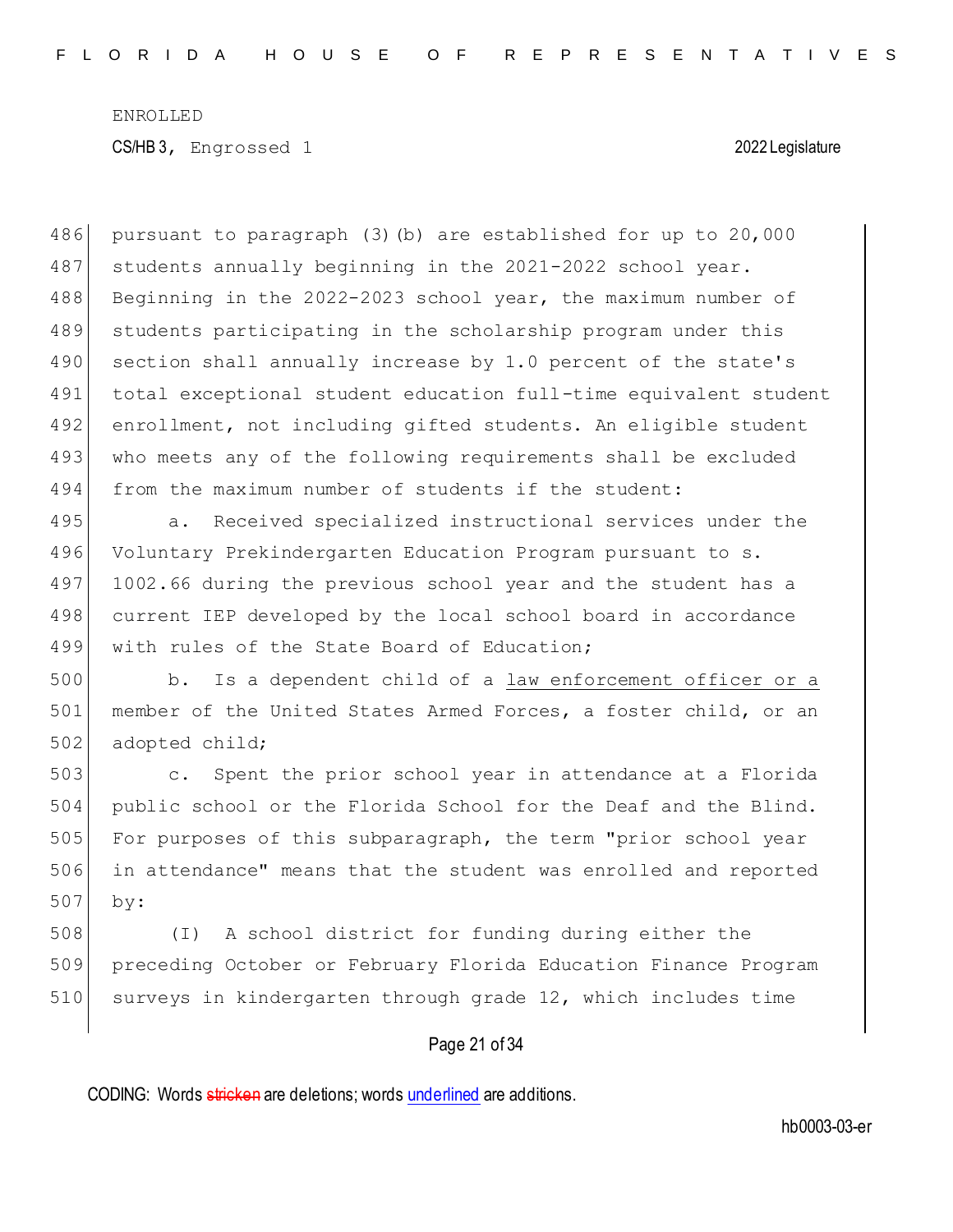spent in a Department of Juvenile Justice commitment program if 512 funded under the Florida Education Finance Program;

 (II) The Florida School for the Deaf and the Blind during the preceding October or February student membership surveys in 515 kindergarten through grade 12;

 (III) A school district for funding during the preceding October or February Florida Education Finance Program surveys, was at least 4 years of age when enrolled and reported, and was eligible for services under s. 1003.21(1)(e); or

 (IV) Received a John M. McKay Scholarship for Students with Disabilities in the 2021-2022 school year.

 2. For a student who has a Level I to Level III matrix of 523 services or a diagnosis by a physician or psychologist, the calculated scholarship amount for a student participating in the 525 | program must be based upon the grade level and school district in which the student would have been enrolled as the total funds per unweighted full-time equivalent in the Florida Education Finance Program for a student in the basic exceptional student 529 education program pursuant to s.  $1011.62(1)(c)1.$  and  $(e)1.c.,$ 530 plus a per full-time equivalent share of funds for all categorical programs, as funded in the General Appropriations Act, except that for the exceptional student education guaranteed allocation as provided in s. 1011.62(1)(e)1.c. and 2., the funds must be allocated based on the school district's average exceptional student education guaranteed allocation

### Page 22 of 34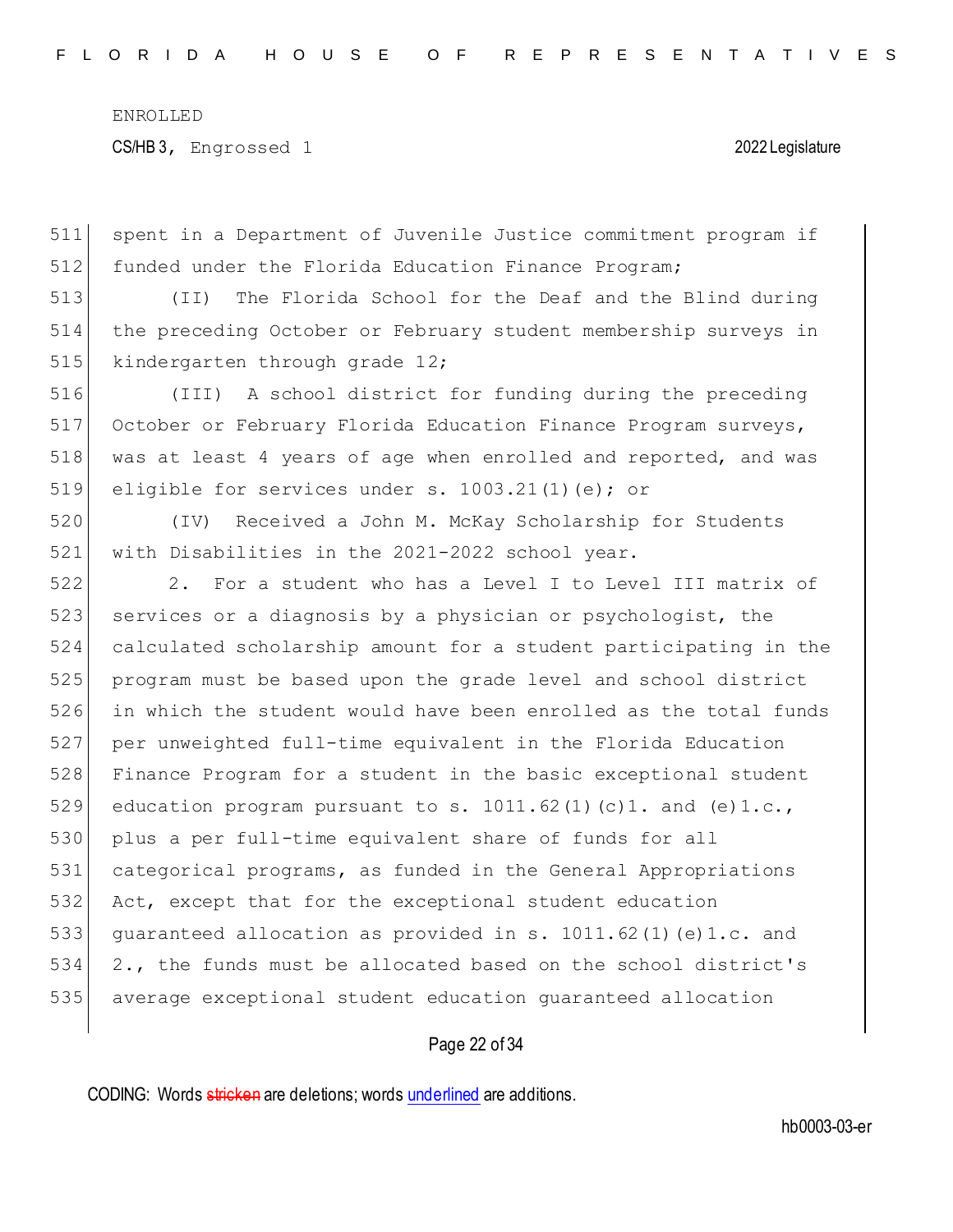CS/HB 3, Engrossed 1 2022 Legislature

536 funds per exceptional student education full-time equivalent 537 student.

538 3. For a student with a Level IV or Level V matrix of 539 services, the calculated scholarship amount must be based upon 540 the school district to which the student would have been 541 assigned as the total funds per full-time equivalent for the 542 Level IV or Level V exceptional student education program 543 pursuant to s. 1011.62(1)(c)2.a. or b., plus a per-full time 544 equivalent share of funds for all categorical programs, as 545 funded in the General Appropriations Act.

546 4. For a student who received a Gardiner Scholarship 547 pursuant to s. 1002.385 in the 2020-2021 school year, the amount 548 shall be the greater of the amount calculated pursuant to 549 subparagraph 2. or the amount the student received for the 2020- 550 2021 school year.

551 5. For a student who received a John M. McKay Scholarship 552 pursuant to s. 1002.39 in the  $2020-2021$  school year, the amount 553 shall be the greater of the amount calculated pursuant to 554 subparagraph 2. or the amount the student received for the 2020- 555 2021 school year.

556 6. Upon notification from an organization on July 1, September 1, December 1, and February 1 that an application has been approved for the program, the department shall verify that the student is not prohibited from receiving a scholarship pursuant to subsection (6). The organization must provide the

### Page 23 of 34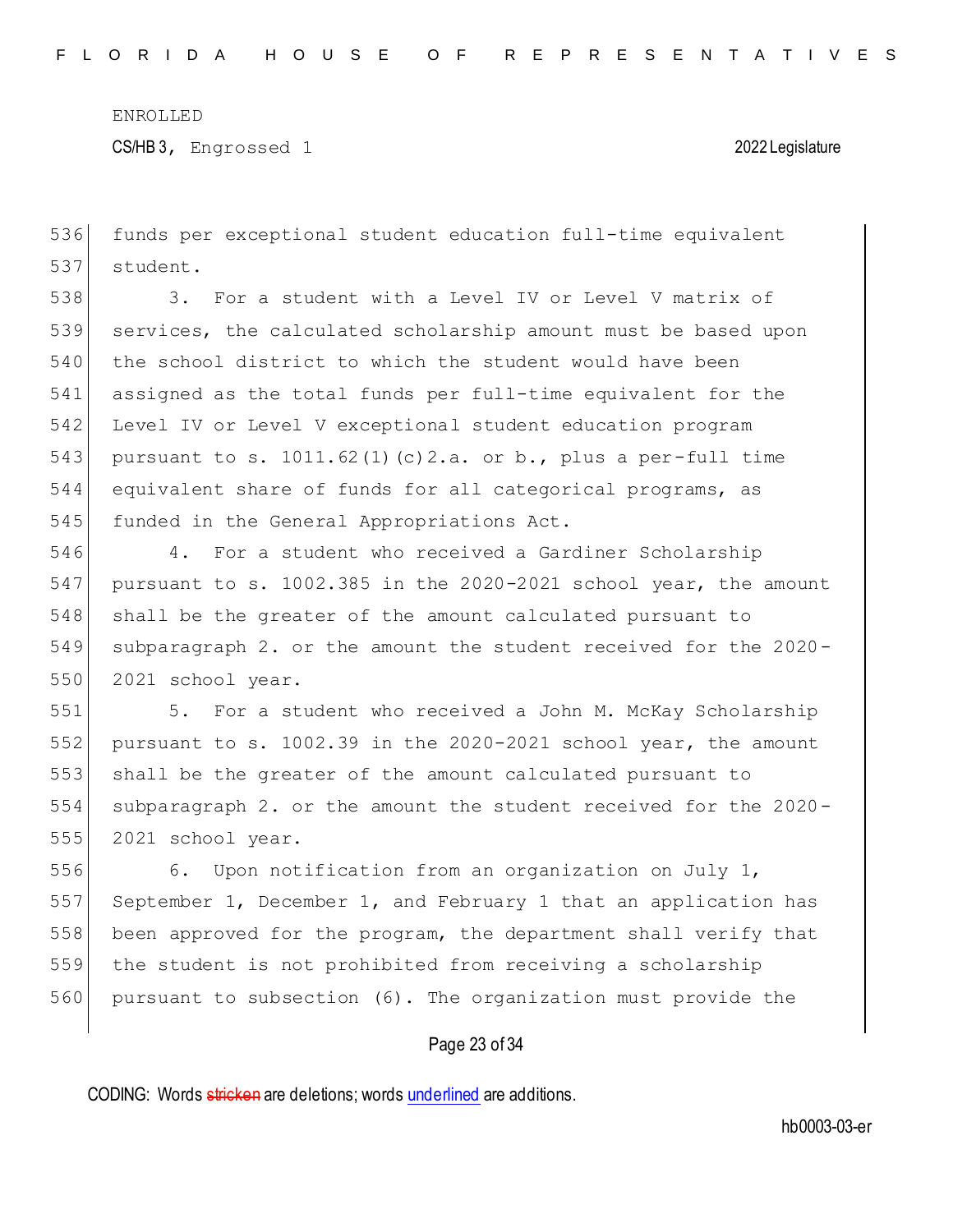CS/HB 3, Engrossed 1 2022 Legislature

 department with the documentation necessary to verify the 562 student's participation.

 7. Upon verification, the department shall release, from state funds only, the student's scholarship funds to the organization, to be deposited into the student's account in four equal amounts no later than September 1, November 1, February 1, and April 1 of each school year in which the scholarship is in force.

 8. Accrued interest in the student's account is in 570 addition to, and not part of, the awarded funds. Program funds include both the awarded funds and accrued interest.

 9. The organization may develop a system for payment of benefits by funds transfer, including, but not limited to, debit cards, electronic payment cards, or any other means of payment which the department deems to be commercially viable or cost- effective. A student's scholarship award may not be reduced for debit card or electronic payment fees. Commodities or services 578 related to the development of such a system must be procured by competitive solicitation unless they are purchased from a state 580 term contract pursuant to s. 287.056.

 10. Moneys received pursuant to this section do not constitute taxable income to the qualified student or the parent 583 of the qualified student.

 Section 9. Section 1003.4933, Florida Statutes, is created 585 to read:

### Page 24 of 34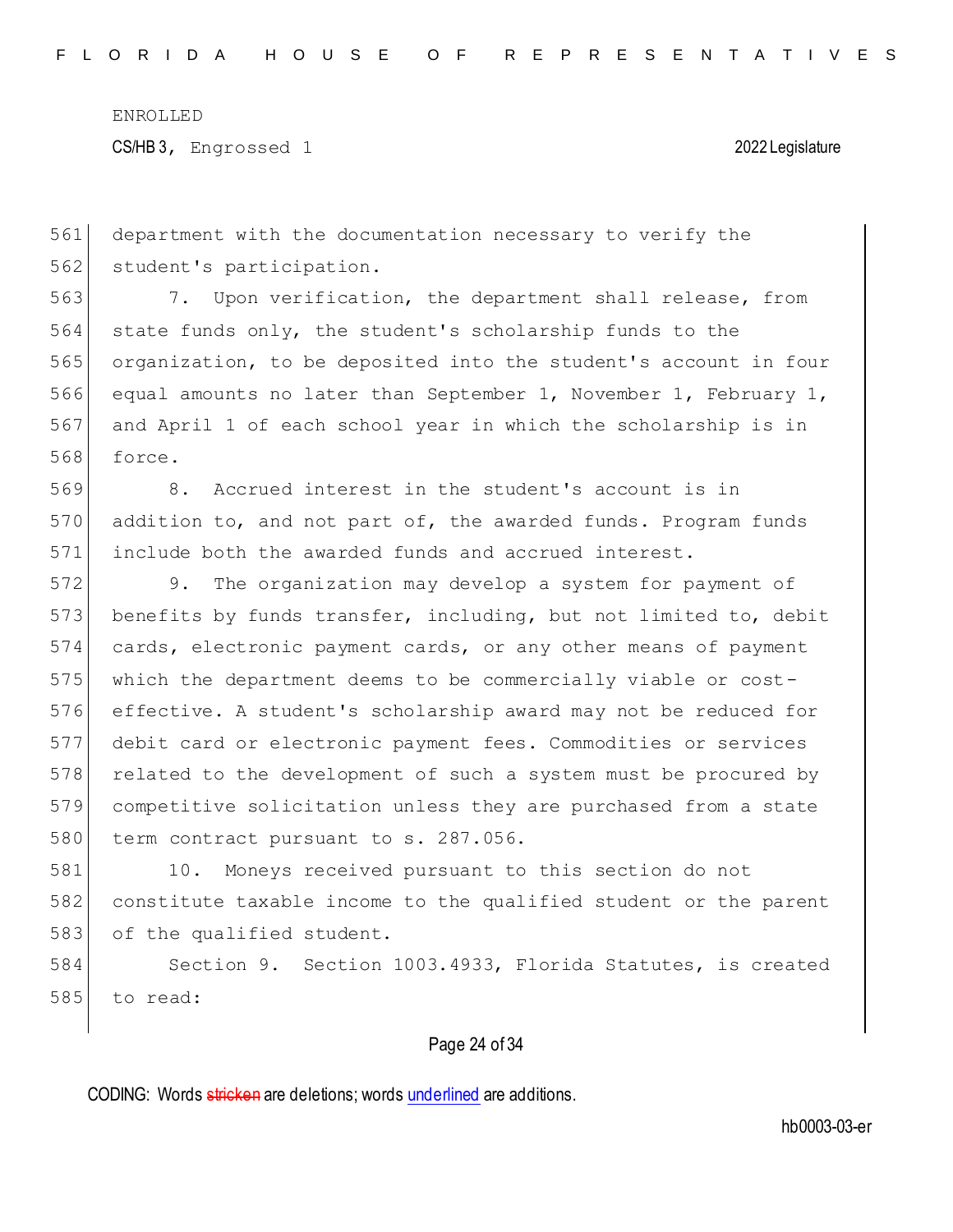CS/HB 3, Engrossed 1 2022 Legislature

| 586 | 1003.4933 911 public safety telecommunication training           |
|-----|------------------------------------------------------------------|
| 587 | $programs. -$                                                    |
| 588 | (1)(a) Each district school board is encouraged to               |
| 589 | establish a public safety telecommunication training program as  |
| 590 | defined in s. 401.465 in at least one public high school in the  |
| 591 | district.                                                        |
| 592 | The district school board may partner with an existing<br>(b)    |
| 593 | public safety telecommunication training program operated by a   |
| 594 | law enforcement agency or Florida College System Institution.    |
| 595 | (2) (a) A school district shall allow a student attending a      |
| 596 | public high school in the district to enroll in the public       |
| 597 | safety telecommunication training program at another public high |
| 598 | school in the district unless:                                   |
|     |                                                                  |
| 599 | The student's school offers a public safety<br>1.                |
| 600 | telecommunication training program;                              |
| 601 | The student does not meet the minimum enrollment<br>2.           |
| 602 | qualifications for the public safety telecommunication training  |
| 603 | program; or                                                      |
| 604 | Scheduling of the student's courses of study does not<br>3.      |
| 605 | allow the student to attend the public safety telecommunication  |
| 606 | training program at another public high school in the district.  |
| 607 | This subsection does not require a school district to<br>(b)     |
| 608 | provide transportation for a student to attend the public safety |
| 609 | telecommunication training program at another public high school |
| 610 | in the district.                                                 |

# Page 25 of 34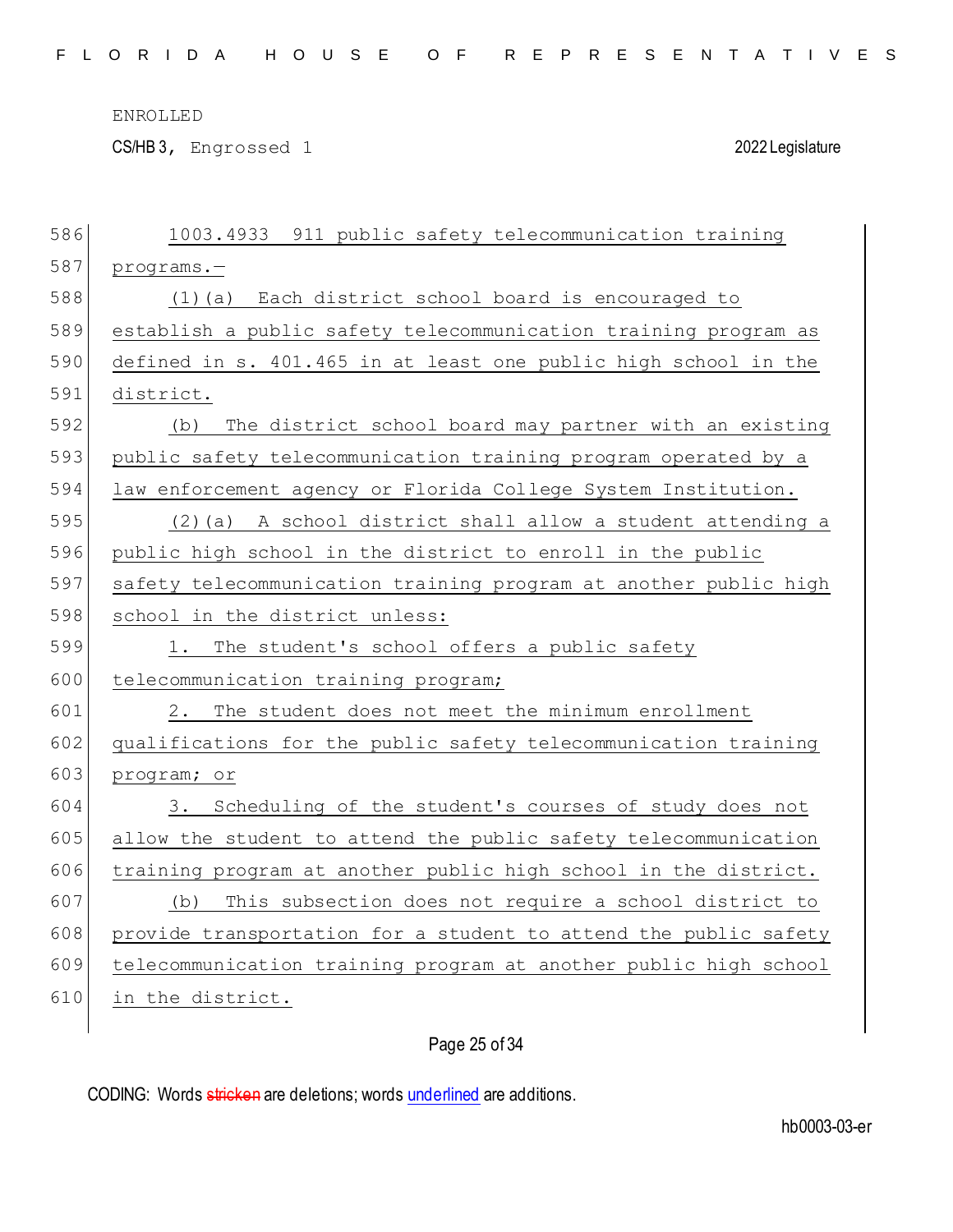CS/HB 3, Engrossed 1 2022 Legislature

| 611 | Section 10. Section 1003.49966, Florida Statutes, is             |
|-----|------------------------------------------------------------------|
| 612 | created to read:                                                 |
| 613 | 1003.49966 Law Enforcement Explorer Program.-                    |
| 614 | (1) Each district school board is encouraged to partner          |
| 615 | with a law enforcement agency to offer a law enforcement         |
| 616 | explorer program at public middle and high schools in the state  |
| 617 | to educate students about law enforcement careers and the        |
| 618 | criminal justice system.                                         |
| 619 | (2) A law enforcement explorer program may be integrated         |
| 620 | into existing curriculum, offered as an elective course, or      |
| 621 | offered as an after-school program.                              |
| 622 | (3) If a district school board offers a law enforcement          |
| 623 | explorer program as an elective course, a student enrolled in    |
| 624 | such course shall receive middle school or high school course    |
| 625 | credit for successful completion of the course.                  |
| 626 | Section 11. Section 1004.098, Florida Statutes, is created       |
| 627 | to read:                                                         |
| 628 | 1004.098 College credit for law enforcement training.-           |
| 629 | (1) As used in this section:                                     |
| 630 | (a) "Law enforcement officer" has the same meaning as            |
| 631 | provided in $s. 943.10(1)$ .                                     |
| 632 | (b) "Law enforcement training and experience" means              |
| 633 | training courses, specialized assignments or work experience,    |
| 634 | and other similar activities performed by a person during his or |
| 635 | her service as a law enforcement officer that require education  |
|     |                                                                  |

# Page 26 of 34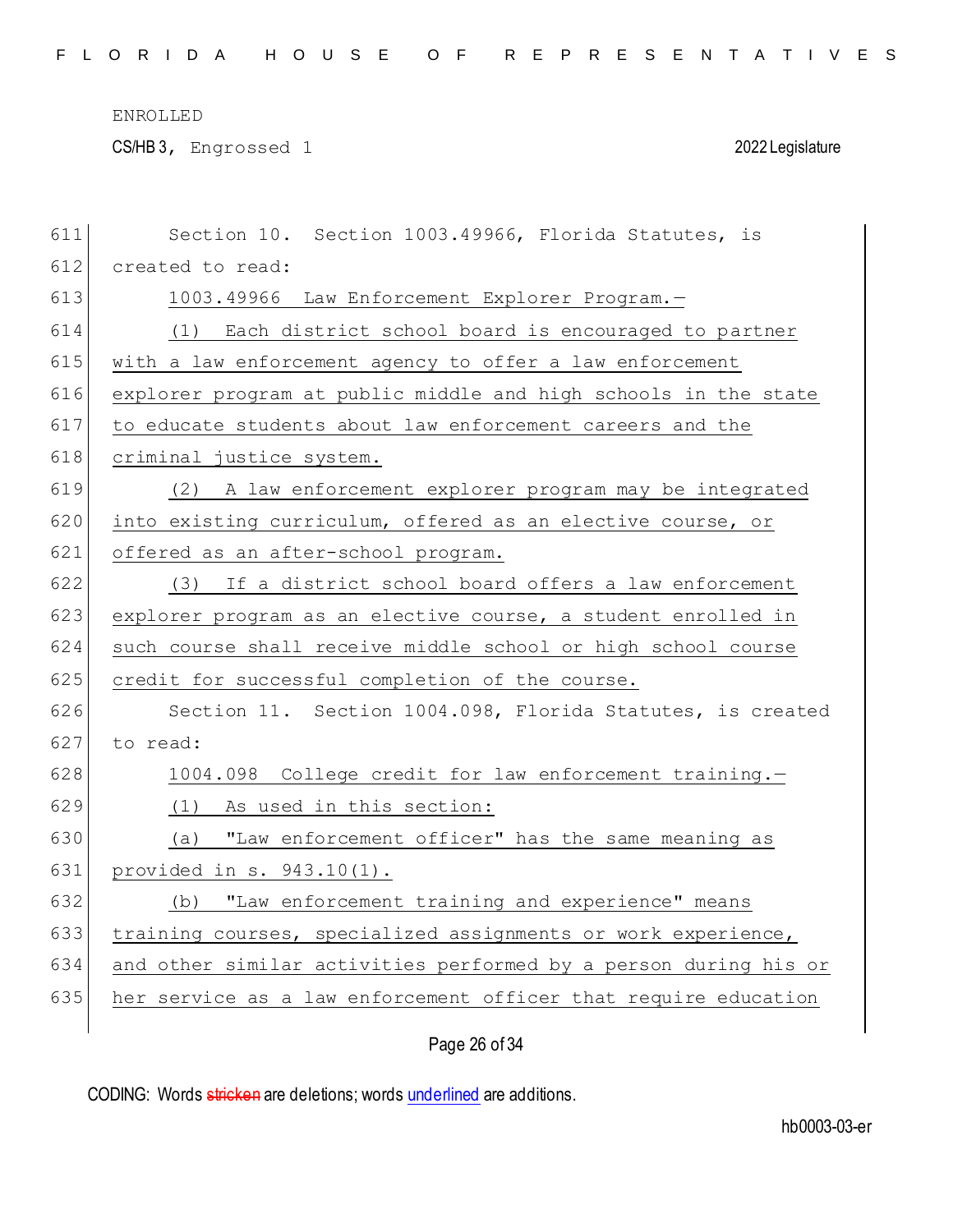CS/HB 3, Engrossed 1 2022 Legislature

| 636 | beyond the basic skills of an officer.                           |
|-----|------------------------------------------------------------------|
| 637 | The Board of Governors shall adopt regulations and the<br>(2)    |
| 638 | State Board of Education shall adopt rules that create a process |
| 639 | that enables eligible law enforcement officers or former law     |
| 640 | enforcement officers to earn uniform postsecondary credit across |
| 641 | all Florida public postsecondary educational institutions for    |
| 642 | college-level training and education acquired while serving as a |
| 643 | law enforcement officer. The regulations and rules shall include |
| 644 | procedures for credential evaluation and the uniform award of    |
| 645 | postsecondary credit or career education clock hours, including, |
| 646 | but not limited to, equivalency and alignment of law enforcement |
| 647 | training with appropriate postsecondary courses and course       |
| 648 | descriptions.                                                    |
|     |                                                                  |
| 649 | (3) The Articulation Coordinating Committee shall convene        |
| 650 | a workgroup by September 1, 2022, which is responsible for       |
| 651 | developing a process for determining postsecondary course        |
| 652 | equivalencies and the minimum postsecondary credit or career     |
| 653 | education clock hours that must be awarded for law enforcement   |
| 654 | training and experience.                                         |
| 655 | (a) The workgroup shall be composed of the following 14          |
| 656 | members:                                                         |
| 657 | The chair of the Articulation Coordinating Committee,<br>1.      |
| 658 | or his or her designee, who shall serve as chair.                |
| 659 | Four members representing academic affairs<br>2.                 |
| 660 | administrators and faculty from state universities, appointed by |

Page 27 of 34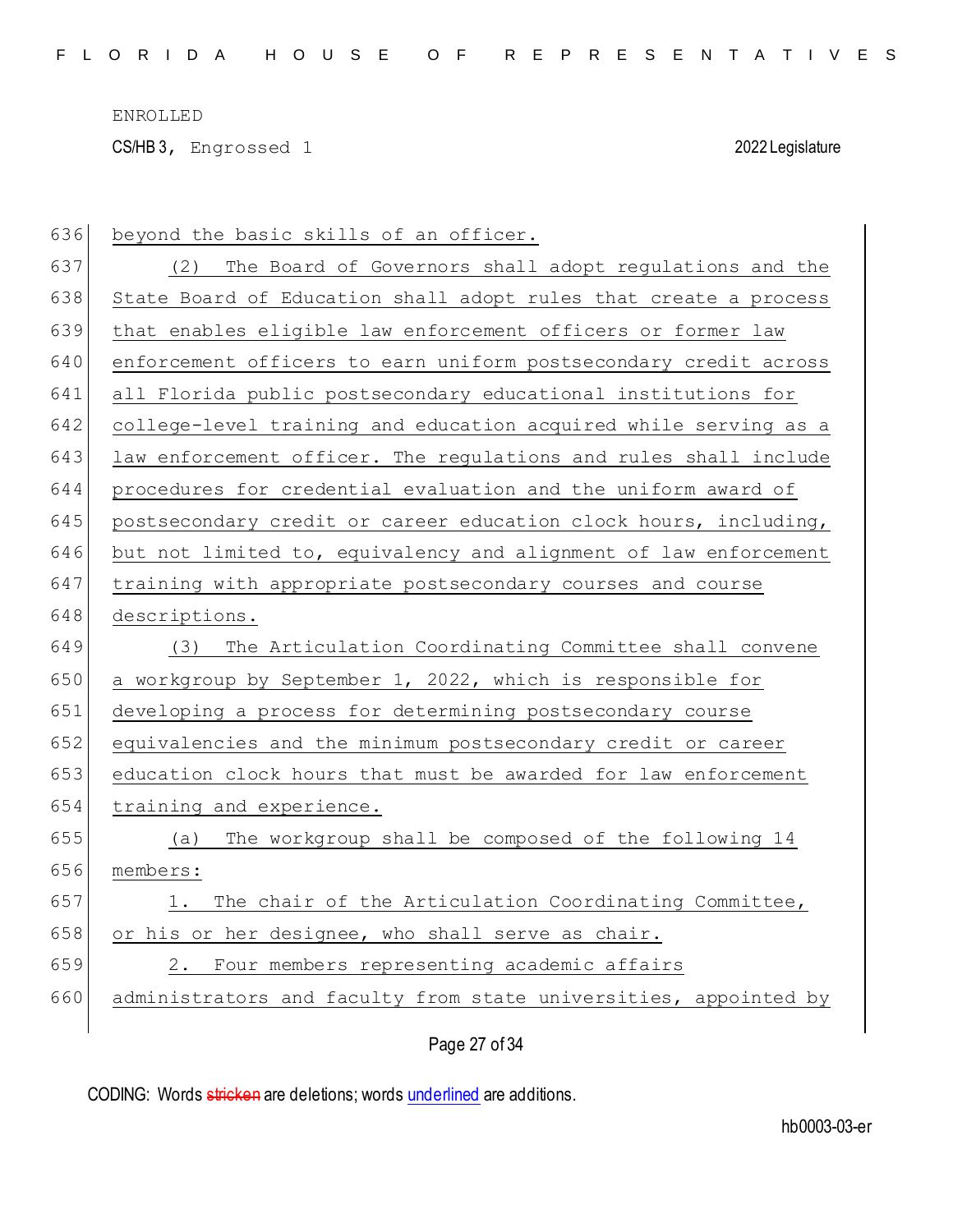CS/HB 3, Engrossed 1 2022 Legislature

| 661 | the chair of the Board of Governors.                            |
|-----|-----------------------------------------------------------------|
| 662 | 3. Four members representing academic affairs                   |
| 663 | administrators and faculty from Florida College System          |
| 664 | institutions, appointed by the chair of the State Board of      |
| 665 | Education.                                                      |
| 666 | Two members representing faculty from career centers,<br>4.     |
| 667 | appointed by the State Board of Education.                      |
| 668 | 5. A representative from the Florida Sheriffs Association.      |
| 669 | A representative from the Florida Police Chiefs<br>6.           |
| 670 | Association.                                                    |
| 671 | 7. A representative from the Criminal Justice Standards         |
| 672 | and Training Commission.                                        |
| 673 | The Office of K-20 Articulation shall provide<br>(b)            |
| 674 | administrative support for the workgroup.                       |
| 675 | The workgroup shall establish a process for<br>(C)              |
|     |                                                                 |
| 676 | prioritizing and determining postsecondary course equivalencies |
| 677 | and the minimum postsecondary credit or career education clock  |
| 678 | hours that must be awarded for law enforcement training and     |
| 679 | experience. The workgroup shall provide recommendations to the  |
| 680 | Board of Governors and the State Board of Education by March 1, |
| 681 | 2023, for approval at the next meeting of each board to allow   |
| 682 | for adequate public notice. The workgroup shall terminate upon  |
| 683 | submission of its recommendations.                              |
| 684 | (d) Upon approval of the workgroup's recommendations by         |
| 685 | the Board of Governors and the State Board of Education, the    |

Page 28 of 34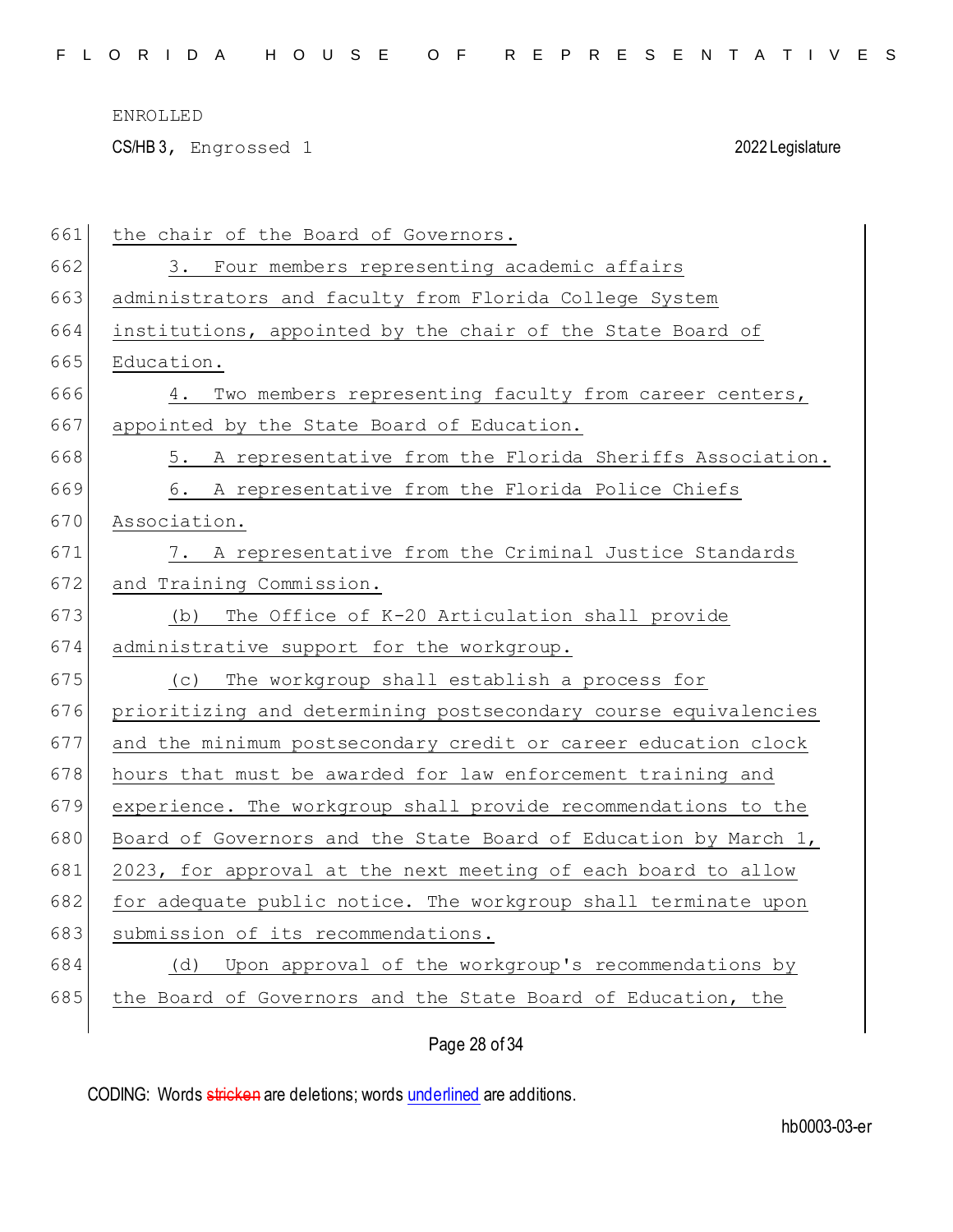CS/HB 3, Engrossed 1 2022 Legislature

| 686 | Articulation Coordinating Committee shall facilitate the review  |
|-----|------------------------------------------------------------------|
| 687 | of law enforcement training and experience for postsecondary     |
| 688 | course equivalencies and the minimum postsecondary credit or     |
| 689 | career education clock hours that must be awarded in accordance  |
| 690 | with the approved process.                                       |
| 691 | (e) Within 1 year after approval of the workgroup's              |
| 692 | recommendations by the Board of Governors and the State Board of |
| 693 | Education pursuant to paragraph (c), the Articulation            |
| 694 | Coordinating Committee shall approve a prioritized list of       |
| 695 | postsecondary course equivalencies and the minimum postsecondary |
| 696 | credit or career education clock hours that must be awarded for  |
| 697 | law enforcement training and experience. The list must be        |
| 698 | updated annually. The Board of Governors and the State Board of  |
| 699 | Education shall timely adopt the list approved by the            |
| 700 | Articulation Coordinating Committee at the next meeting of each  |
| 701 | board to allow for adequate public notice. For the purpose of    |
| 702 | statewide application, postsecondary course equivalencies and    |
| 703 | the minimum postsecondary credit or career education clock hours |
| 704 | that must be awarded for law enforcement training and experience |
| 705 | shall be delineated by the State Board of Education and the      |
| 706 | Board of Governors in the statewide articulation agreement       |
| 707 | required by $s. 1007.23(1)$ .                                    |
| 708 | (f) State universities, Florida College System                   |
| 709 | institutions, and career centers must award postsecondary credit |
| 710 | or career education clock hours for law enforcement training and |
|     |                                                                  |

Page 29 of 34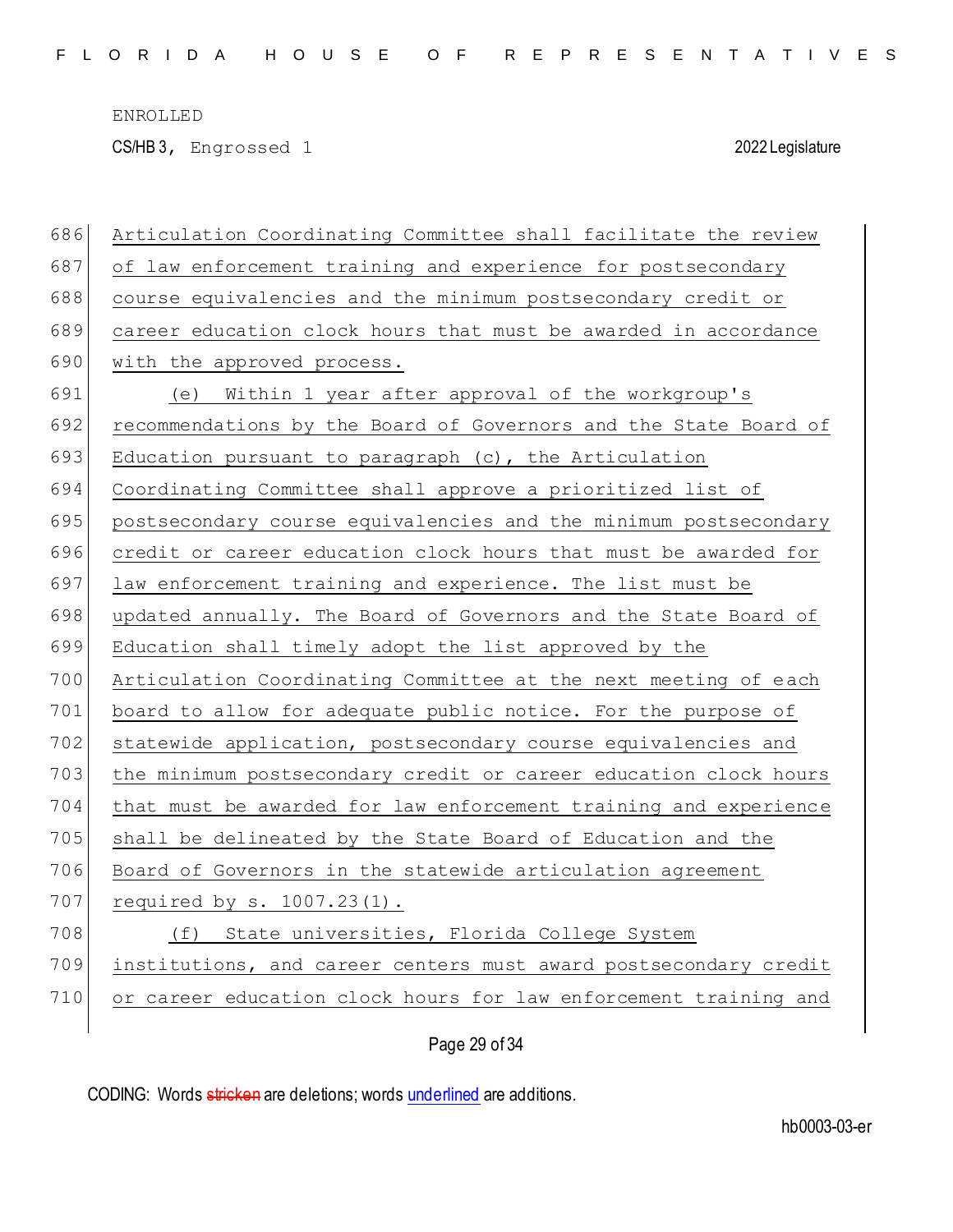CS/HB 3, Engrossed 1 2022 Legislature

| 711 | experience based on the list adopted by the Board of Governors   |
|-----|------------------------------------------------------------------|
| 712 | and the State Board of Education pursuant to paragraph (e) if    |
| 713 | the credit or career education clock hours are applicable toward |
| 714 | the student's degree or certificate. Institutions may award      |
| 715 | additional postsecondary credit or career education clock hours  |
| 716 | if appropriate. Credit or career education clock hours awarded   |
| 717 | in accordance with minimum postsecondary credit and clock hour   |
| 718 | requirements, respectively, are guaranteed to transfer to other  |
| 719 | state universities, Florida College System institutions, and     |
| 720 | career centers.                                                  |
| 721 | Section 12. Section 1009.896, Florida Statutes, is created       |
| 722 | to read:                                                         |
| 723 | 1009.896 Florida Law Enforcement Academy Scholarship             |
| 724 | Program.-                                                        |
| 725 | As used in this section, the term:<br>(1)                        |
| 726 | "Commission" means the Criminal Justice Standards and<br>(a)     |
| 727 | Training Commission within the Department of Law Enforcement.    |
| 728 | "Department" means the Department of Education.<br>(b)           |
| 729 | "Employing agency" has the same meaning as provided in<br>(C)    |
| 730 | $s. 943.10(4)$ .                                                 |
| 731 | "Law enforcement officer" has the same meaning as<br>(d)         |
| 732 | provided in s. 943.10(1).                                        |
| 733 | (e) "Scholarship program" means the Florida Law                  |
| 734 | Enforcement Academy Scholarship Program.                         |
| 735 | Beginning with the 2022-2023 academic year, the<br>(2)           |
|     |                                                                  |

Page 30 of 34

CODING: Words stricken are deletions; words underlined are additions.

hb0003-03-er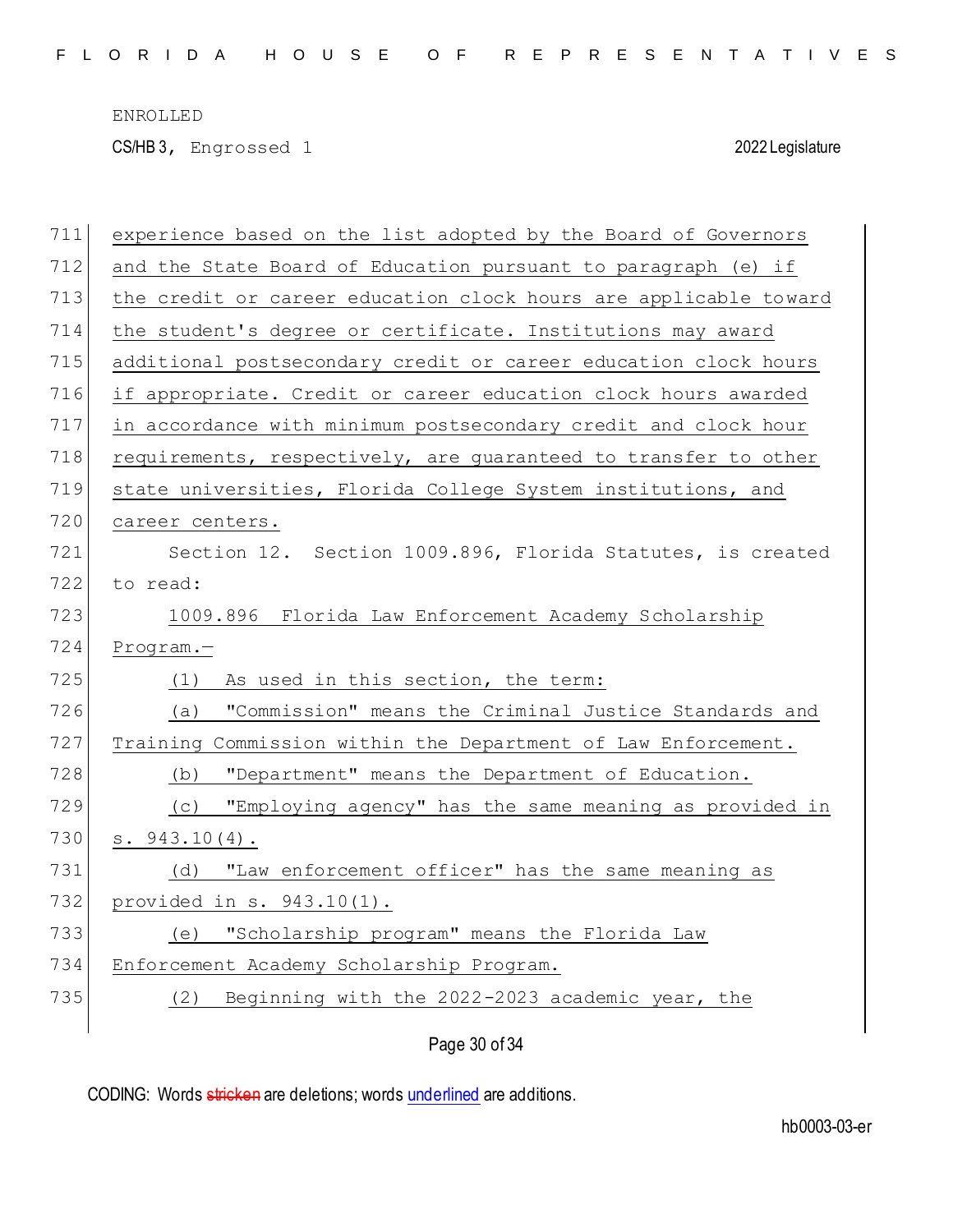CS/HB 3, Engrossed 1 2022 Legislature

| 736 | Florida Law Enforcement Academy Scholarship Program is created   |
|-----|------------------------------------------------------------------|
| 737 | to assist in the recruitment of law enforcement officers within  |
| 738 | the state by providing financial assistance to trainees who      |
| 739 | enroll in a commission-approved law enforcement officer basic    |
| 740 | recruit training program.                                        |
| 741 | The department shall administer the scholarship<br>(3)           |
| 742 | program, in consultation with the Department of Law Enforcement, |
| 743 | according to the rules and procedures established by the State   |
| 744 | Board of Education.                                              |
| 745 | The scholarship shall be awarded on a first-come,<br>(4)         |
| 746 | first-served basis based on the date the department receives     |
| 747 | each completed application, and is contingent upon an            |
| 748 | appropriation by the Legislature.                                |
| 749 | To be eligible for the scholarship award a trainee<br>(5)        |
| 750 | must:                                                            |
| 751 | Be enrolled in a commission-approved basic recruit<br>(a)        |
| 752 | training program at a Florida College System institution or      |
| 753 | school district technical center for the purposes of meeting the |
| 754 | minimum qualifications under s. 943.13(9) for employment or      |
| 755 | appointment as a law enforcement officer.                        |
| 756 | Not be sponsored by an employing agency that is<br>(b)           |
| 757 | already covering the cost of a basic recruit training program.   |
| 758 | The award to eligible trainees shall be an amount<br>(6)         |
| 759 | equal to any costs and fees described in this subsection which   |
| 760 | are necessary to complete the basic recruit training program,    |
|     |                                                                  |

Page 31 of 34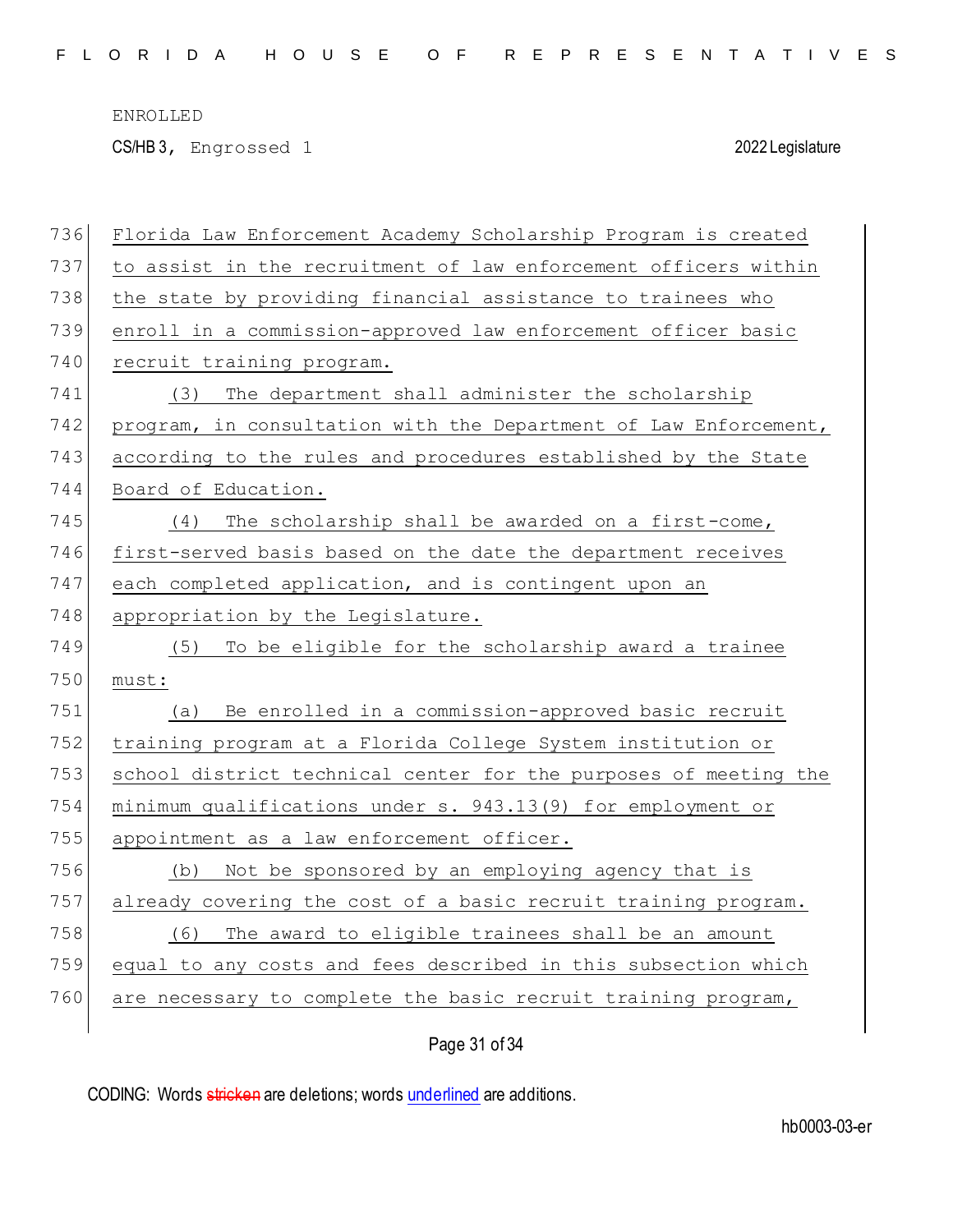CS/HB 3, Engrossed 1 2022 Legislature

| 761 | less any state financial aid received by the trainee. The award |
|-----|-----------------------------------------------------------------|
| 762 | to trainees shall cover:                                        |
| 763 | The cost of tuition.<br>(a)                                     |
| 764 | Any applicable fees required by ss. 1009.22(3), (5),<br>(b)     |
| 765 | (6), and (7), and $1009.23$ (3), (4), (7), (8), (10), and (11); |
| 766 | however, any award for a nonresident trainee shall not include  |
| 767 | the out-of-state fee.                                           |
| 768 | (c) Up to \$1,000 for eligible expenses including:              |
| 769 | The officer certification examination fee established<br>1.     |
| 770 | pursuant to s. 943.1397.                                        |
| 771 | Textbooks.<br>2.                                                |
| 772 | 3.<br>Uniforms.                                                 |
| 773 | Ammunition.<br>4.                                               |
| 774 | 5.<br>Required insurance.                                       |
| 775 | Any other costs or fees for necessary consumable<br>6.          |
| 776 | materials required to complete the basic recruit training       |
| 777 | program.                                                        |
| 778 | (7) The State Board of Education shall adopt rules              |
| 779 | necessary to administer this section.                           |
| 780 | Section 13. Section 1009.8961, Florida Statutes, is             |
| 781 | created to read:                                                |
| 782 | 1009.8961 Reimbursement for out-of-state and special            |
| 783 | operations forces law enforcement equivalency training.-        |
| 784 | As used in this section, the term:<br>(1)                       |
| 785 | "Commission" means the Criminal Justice Standards and<br>(a)    |
|     |                                                                 |

Page 32 of 34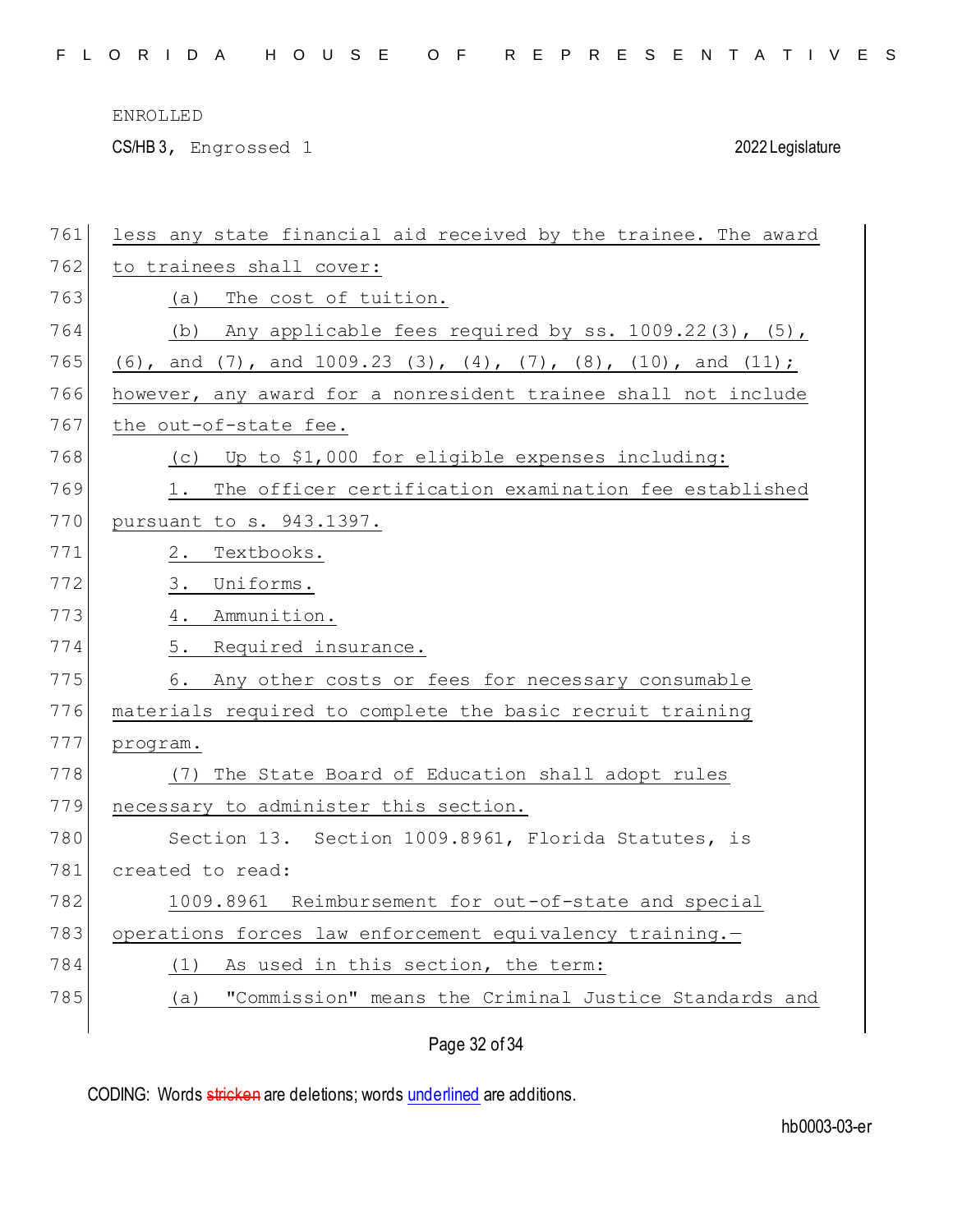CS/HB 3, Engrossed 1 2022 Legislature

| 786 | Training Commission within the Department of Law Enforcement.    |
|-----|------------------------------------------------------------------|
| 787 | "Department" means the Department of Education.<br>(b)           |
| 788 | (c) "Employing agency" has the same meaning as provided in       |
| 789 | s. 943.10(4).                                                    |
| 790 | "Law enforcement officer" has the same meaning as<br>(d)         |
| 791 | provided in $s. 943.10(1)$ .                                     |
| 792 | (e) "Special operations forces" has the same meaning as          |
| 793 | provided in s. 943.10(22).                                       |
| 794 | Beginning with the 2022-2023 academic year, the<br>(2)           |
| 795 | department, in consultation with the Department of Law           |
| 796 | Enforcement, shall reimburse eligible applicants who relocate    |
| 797 | from outside the state or who transition from service in the     |
| 798 | special operations forces to become a full-time law enforcement  |
| 799 | officer within this state for eligible expenses incurred while   |
| 800 | obtaining a Florida law enforcement officer certification.       |
| 801 | To be eligible for reimbursement under this section,<br>(3)      |
| 802 | an applicant's employing agency must certify that he or she:     |
| 803 | (a) Meets the requirements of s. 943.131(2) to qualify for       |
| 804 | an exemption from the basic recruit training program.            |
| 805 | Was not sponsored by the employing agency to cover the<br>(b)    |
| 806 | cost of any commission required training.                        |
| 807 | (4)<br>Reimbursement shall be awarded on a first-come, first-    |
| 808 | served basis based on the date the department received each      |
| 809 | completed application and is contingent upon an appropriation by |
| 810 | the Legislature.                                                 |
|     |                                                                  |

# Page 33 of 34